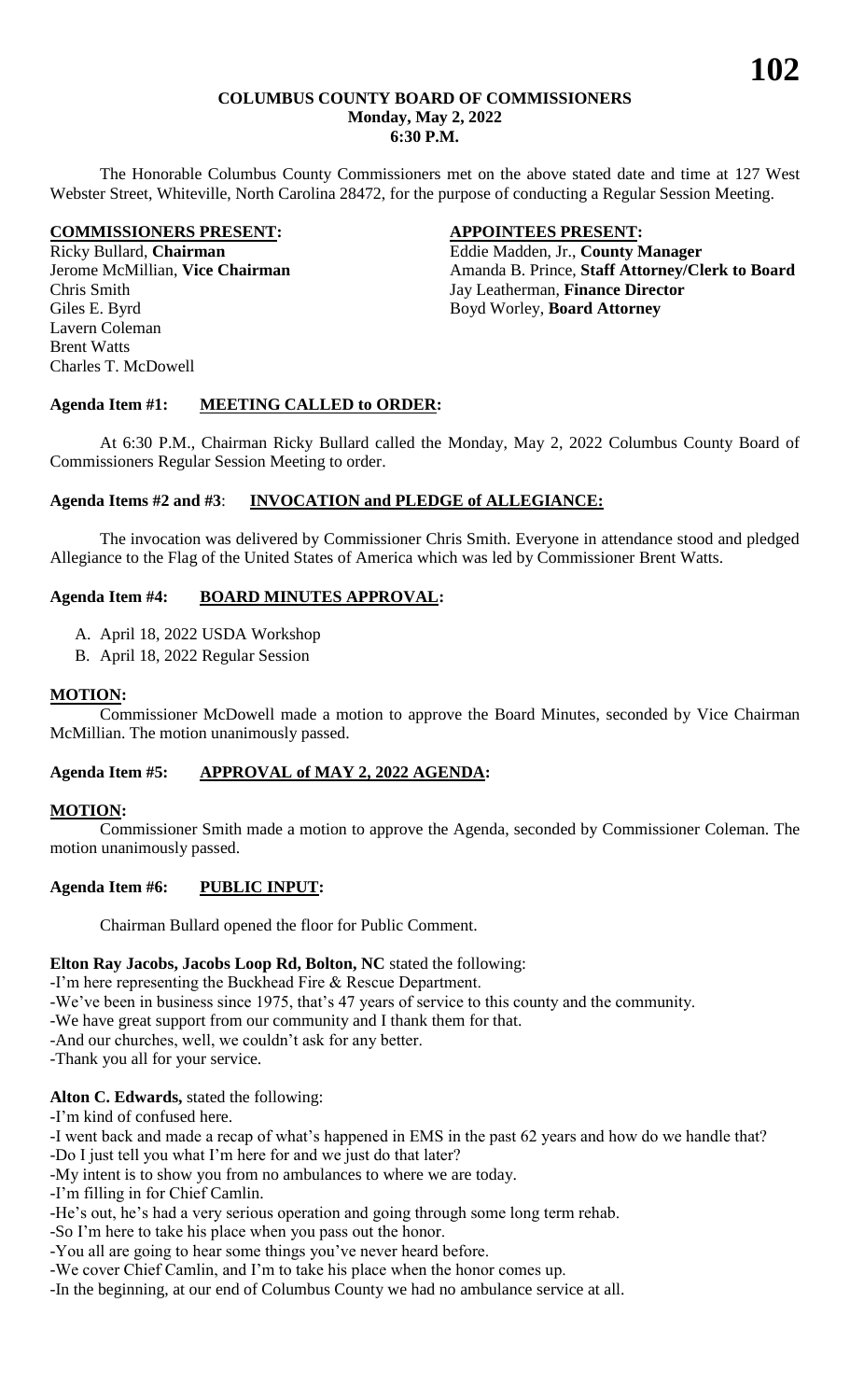-My neighbor's child had just gotten a new bicycle and was riding it, and ran out on 87 and was killed by an automobile.

-We covered the body up and waited for an hour and a half for an ambulance to arrive from Carolina Beach Rd. -It was Tate's Ambulance Service and it was also a complete filling station.

-When the man got the call, he came right out of the grease pit and drove the ambulance over to the Ransom Township area, and there was not even anyone that rode in the back at that time.

-There was not even a first aid kit in it, it was all driver's skill.

-Later on, McKenzie Funeral Home and Peacock started running the bigger ambulances, so to speak, and still there was no professional training at all, it was all about high speed.

-One of them was a Cadillac and the other was a Packard.

-You would get to the hospital and to the emergency room here and open the back door and the blood would literally be running out of the patient and the mindset was: I have to get this thing tuned up, I didn't drive fast enough.

-It was all speed.

-They began running some of the calls and then it turned into a taxi service, taking people to the hospital.

-Some time after that, I appeared before the County Commissioners, which was back with Cory Watson, and that crowd, and I began to give them a masterplan of what I thought was important for the future plans of Columbus County.

-One of them was a fire marshal.

-The second item was mandatory fire prevention in our schools.

-The next one, was we didn't have a water system.

-Some big company came in and was going to put in a rechroming plant, which would have been a pretty massive operation between New Hope and the Clarendon area.

-Due to the fact that we didn't have ample water supply they moved to Summerville, South Carolina, because they had massive water there, and as a good will gesture they bought the town a \$125,000 pumper.

-So, that's what happens when we don't keep ahead of the times.

-I also proposed a 911 Center, that's in place now.

-It wasn't called 911 then.

-At this point, we were told that we were ahead of our time and I said, "Well, we may be ahead of our time, but as we speak, a little place called Edneyville, up in the mountains, is dispatched out of Asheville, which is about 15 miles, could remotely control the fire doors on their fire house".

-They could have the doors open when the firemen got there.

-But yet, we were too far ahead of our time.

-So on the way back to Riegelwood, we decided that we better do something on our own.

-So, at that point in time, the Riegelwood Sanitary District bought a truck and it was confined to the small district of the Sanitary District.

-It couldn't go beyond that and if it was caught outside and a house in Riegelwood caught fire the insurance wouldn't pay it.

-So, they were always on us about leaving the district.

-So, we decided we would buy a cabin chassis to build, with the help of many people, a fire truck.

-We got, I believe it was B&K and one was a massive welding, and it was tied in with the shipyard and we told them we needed a thousand-gallon tank.

**Commissioner Byrd:** That's a book of knowledge right there, and he's telling us things that we don't know, so, I would like to be very lenient with the time and give him some extra time to go ahead, if that's possible.

**Boyd Worley:** That's at the Chairman's discretion.

**Chairman Bullard:** You have one more minute, sir, that way we can keep everything in order. I'm sorry. **Alton C. Edwards:** That's alright.

#### **The following email was read by Board Attorney Boyd Worley:**

Hello Commissioners,

I would like to know if you approve the Parks and Recreation and Trillium Health Resources agreement, where is this inclusive playground going to be placed on county owned property? I sincerely hope it will not be placed in Whiteville.

Thank you,

**Doris A. Strickland dorisa72@yahoo.com P.O. Box 282 Tabor City, NC 910-653-5560**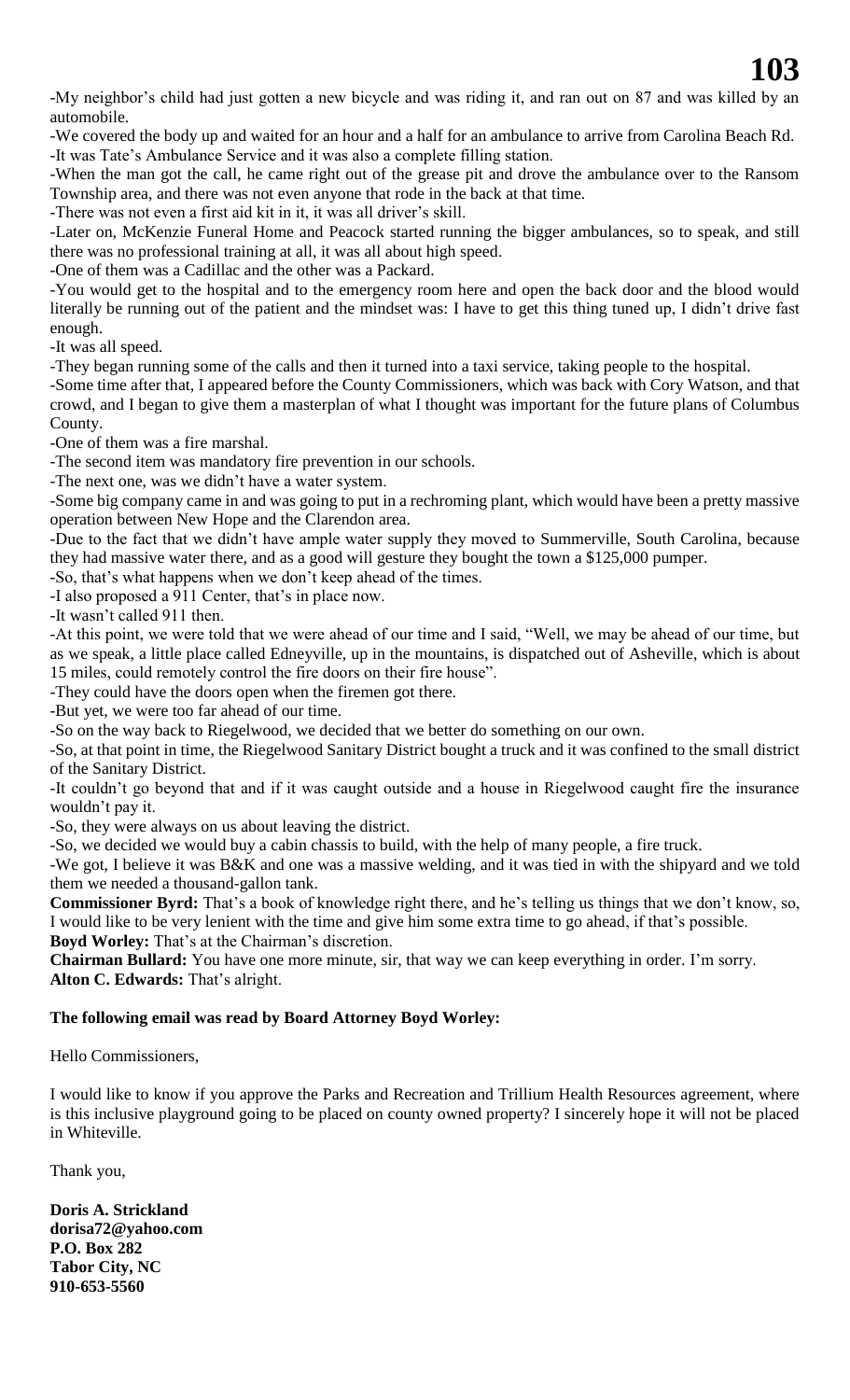### **104 Agenda Item #7: PARKS & RECREATION – APPROVAL OF AGREEMENT WITH TRILLIUM HEALTH RESOURCES FOR PROFESSIONAL SERVICES:**

Dennis Williams, Southern Regional Director with Trillium and Julie Strickland, Parks and Rec Director, requested Board Approval. The Agreement allowed funding (not to exceed \$500,000) from Trillium for an inclusive playground on County owned land. There was no cost and/or match for this project.

#### **TRILLIUM HEALTH RESOURCES HEALTH RESOURCES AGREEMENT FOR PROFESSIONAL SERVICES**

#### **CONTRACT PERIOD: May 5, 2022 – June 30, 2022**

**THIS AGREEMENT** made and entered into this the 5<sup>h</sup> day of May 2022 and between **Trillium Health Resources**, an Area Authority organized and existing pursuant to North Carolina Statutes, Chapter 122C, whose address is 1708 E. Arlington Boulevard, Greenville, NC 27858, ID # 56-0898928, and Columbus County (hereinafter referred to as the "CONTRACTEE"), whose mailing address is 606 North Thompson Street, Whiteville, NC 28472, Phone Number (910) 640-6624 and whose tax identification number (or social security number) is 56-6000289.

#### **W I T N E S S E T H:**

For and in consideration of the mutual promises hereinafter set forth, the parties intending to be legally bound do hereby agree as follows:

1. The CONTRACTEE does hereby agree to provide the following services to TRILLIUM HEALTH RESOURCES:

**Trillium Health Resources and Columbus County for the \$500,000 for managing and ensuring the constructions of an inclusive playground on County owned land at 131 Government Complex Rd, Whiteville, NC 28472 and ongoing maintenance for the life of the playground. Columbus County will need to use an approved Trillium vendor to design the playground. The design MUST be approved by TRILLIUM HEALTH RESOURCES and sent to Cindy Ehlers at [cindy.ehlers@trilliumnc.org.](mailto:cindy.ehlers@trilliumnc.org) The approved design and estimate cannot exceed the maximum of \$500,000 allowable. If a deposit is required for any portion of the funding it will require approval by TRILLIUM HEALTH RESOURCES in writing by emailing this request to Cindy Ehlers at [cindy.ehlers@trilliumnc.org](mailto:cindy.ehlers@trilliumnc.org) . Trillium Health Resources will have no ongoing commitment to the playground once construction is complete.**

- **Submit playground layouts for approval no later than June 1st, 2022**
- **Pay any upfront deposits by June 30, 2022.**
- **Construction to start ASAP on playgrounds to be completed by June 30th , 2023.**
- 2. TRILLIUM HEALTH RESOURCES agrees to pay to the CONTRACTEE, for the services set forth in paragraph 1 of this agreement, as follows:
	- a. **Invoices are due by the 10th of the month following the month services were provided. Each invoice shall have an attestation/certification statement that states the following: "I hereby attest or certify that the services reported for payment are correct and have been performed according to the terms of the contract." This statement shall be signed and dated by the CONTRACTEE.**
	- b. **Each invoice shall have the name of the Columbus County Trillium Inclusive playground.**
	- c. **Invoices will be sent to -** Attention: Accounts Payable, at 144 Community College Rd., Ahoskie, NC 27910-9320, or accountspayable@trilliumnc.org. **Payment shall be made to the CONTRACTEE within thirty (30) days from the receipt date of approved, accurate and complete invoicing.**
	- d. **Invoicing that is received after sixty (60) days from the deadline will not be processed.**
- 3. It is expressly understood and agreed that in carrying out the services to be performed hereunder: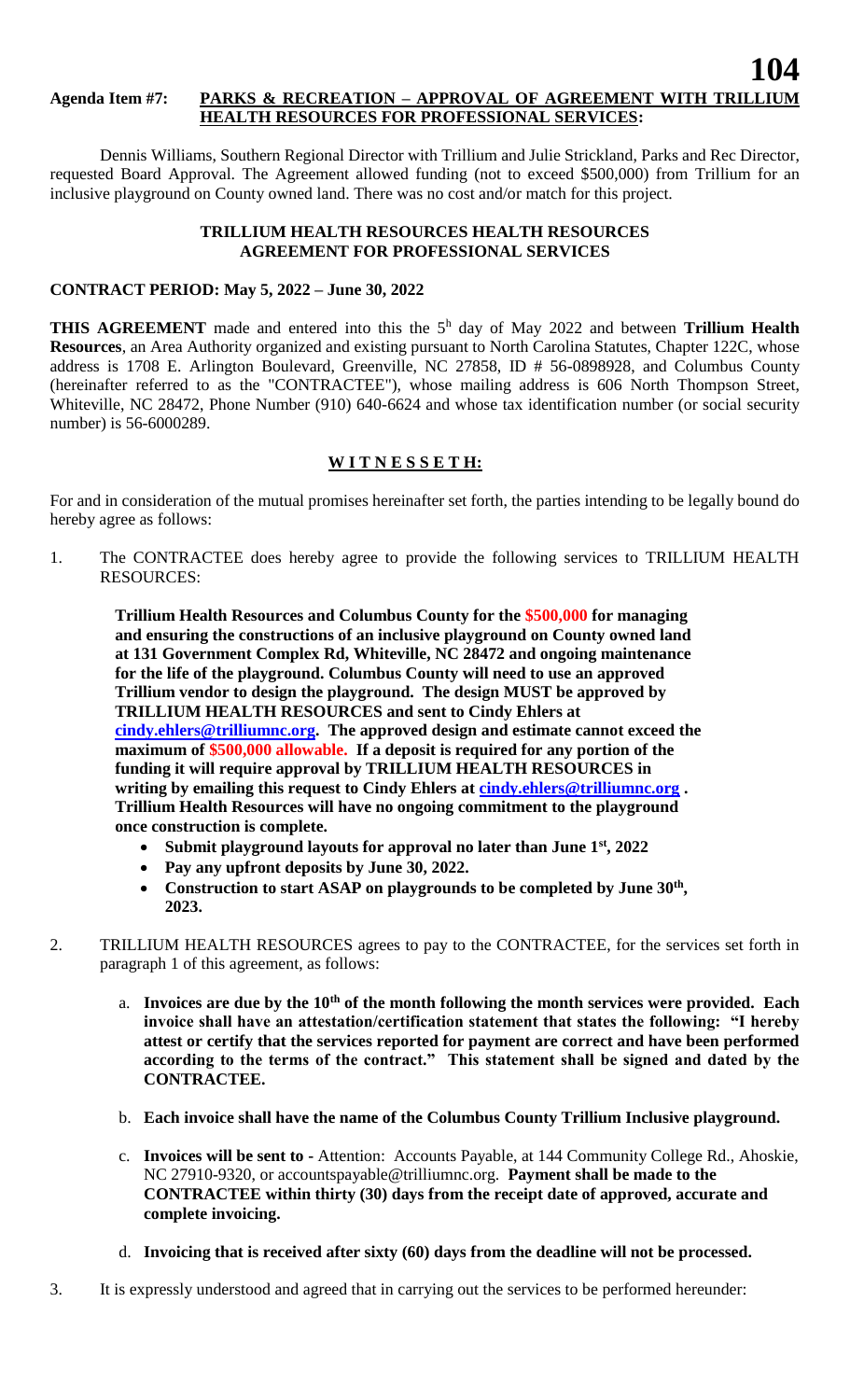- a. The CONTRACTEE shall furnish, at CONTRACTEE's own cost and expense, CONTRACTEE's own materials and supplies required to carry out CONTRACTEE's duties hereunder, except as otherwise expressly provided in paragraph 2 above;
- b. Any and all other expenses incurred by the CONTRACTEE in performing the required services shall be at the CONTRACTEE's sole cost and expense;
- c. The CONTRACTEE will work at such times and for such hours as TRILLIUM HEALTH RESOURCES deems necessary for the fulfillment of the contract.
- d. The CONTRACTEE shall be an independent contractor and not an employee with respect to TRILLIUM HEALTH RESOURCES, and the CONTRACTEE shall have all of the rights and duties, and all of the discretion normally associated with such relationship
- e. If reimbursement of funds is required by Medicaid, the State of North Carolina or TRILLIUM HEALTH RESOURCES, due to negligent record keeping, or documentation by the CONTRACTEE or a failure by the CONTRACTEE to comply with minimum standards, APSM 30-1, or to follow licensure or accreditation requirements or Medicaid requirements, the CONTRACTEE will be responsible for the reimbursement of all such funds including administrative overhead within 30 days of notification.
- 4. TRILLIUM HEALTH RESOURCES Trillium Health Resources is required to provide to the CONTRACTEE all pertinent rules, regulations, standards and other information distributed by the Division necessary for the performance of the CONTRACTEE under the terms of the contract. TRILLIUM HEALTH RESOURCES is required to monitor the contract to assure compliance with rules of the Commission, the Secretary and G.S. 122C-142.
- 5. TERMINATION. This agreement may be terminated under the following circumstances:
	- A. TRILLIUM HEALTH RESOURCES may terminate the agreement immediately if funds granted for the program are revoked or terminated by the funding agencies in a manner beyond the control of TRILLIUM HEALTH RESOURCES for the duration of the contract period. In this situation, any and all of the obligations of the TRILLIUM HEALTH RESOURCES and the CONTRACTEE under this contract shall immediately cease.
	- B. The contract may be terminated immediately by either party with cause upon written notice to the other party and with written documentation to the other party detailing the grounds for termination. TRILLIUM HEALTH RESOURCES agrees to compensate the CONTRACTEE for services performed under this contract prior to the date of termination.

C. TRILLIUM HEALTH RESOURCES may terminate this contract immediately upon notice to the CONTRACTEE, without cause, in its sole discretion. TRILLIUM HEALTH RESOURCES agrees to compensate the CONTRACTEE for services performed under this contract prior to the date of termination.

- D. If this Contract is for a period greater than thirty (30) days, it may also be terminated at any time upon mutual consent of both parties or after thirty (30) days upon notice of termination by one of the contracting parties.
- E. If a dispute arises between CONTRACTEE and TRILLIUM HEALTH RESOURCES with regard to the terms of this Agreement, and such dispute cannot be resolved by mutual agreement, TRILLIUM HEALTH RESOURCES shall exercise its rights of termination under subparagraph (b) above.
- F. If time sheet, billing documentation, and notes are not received on deadlines given in paragraph 2 above it will be grounds for termination of this Agreement.
- 6. The parties hereto agree that TRILLIUM HEALTH RESOURCES may in its discretion withhold from any or all of the payments made pursuant to paragraph 2 hereof any amounts which TRILLIUM HEALTH RESOURCES deems necessary for compliance with any state or federal laws or regulations, including without limitation, the Internal Revenue Code, as amended.
- 7. The CONTRACTEE and TRILLIUM HEALTH RESOURCES shall indemnify and hold harmless each other and their designated representatives from any and all claims, suits, actions, and liabilities caused by the CONTRACTEE's performance of work pursuant to this agreement.
- 8. In addition to the foregoing, the following terms and conditions shall be a part of this contract: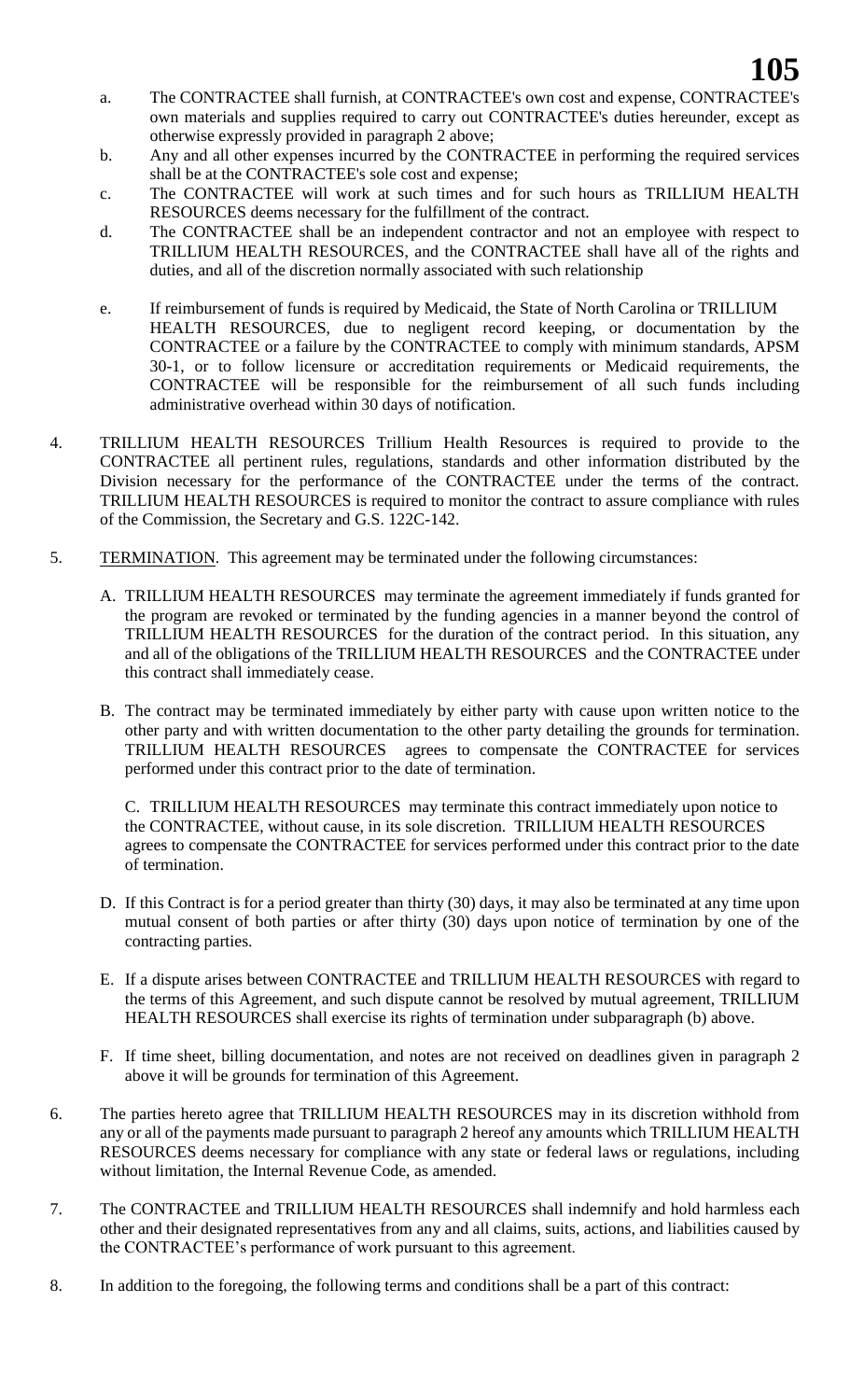CONTRACTEE agrees to acknowledge TRILLIUM HEALTH RESOURCES as the funding source in any brochures, advertising, trainings, or other information distributed to the public. CONTRACTEE should not use the TRILLIUM HEALTH RESOURCES name on any literature without obtaining prior written approval from TRILLIUM HEALTH RESOURCES.

- 9. This Agreement shall be construed according to and governed by the laws of the State of North Carolina, notwithstanding the fact that both or either of the parties hereto is or may become a resident or citizen of another state or country.
- 10. This Agreement contains the entire agreement of the parties hereto. No modification, amendment, change or discharge of any terms or provisions of this Agreement shall be valid or binding unless the same is in writing and signed by both the parties hereto. No waiver of any of the terms of the Agreement shall be valid unless signed by the party against whom each such waiver is asserted. Any waiver of any provision of this Agreement in any instance shall not be a waiver in any other instance; and according to policy adopted by TRILLIUM HEALTH RESOURCES, CONTRACTEE shall not be restricted to fund balance limitations.
- 11. CONTRACTEE is responsible for the adoption, assessment, collection and disposition of fees, if applicable, in accordance with G.S. 122C-146.
- 12. If applicable, equipment purchased with non-unit-cost reimbursement funds, such as startup or special purpose funding, title to assets purchased under the contract in whole or in part rests with TRILLIUM HEALTH RESOURCES so long as that party continues to provide the services which were supported by the contract. If such services are discontinued, disposition of the assets shall occur as approved by the Division.
- 13. If applicable, the CONTRACTEE shall provide TRILLIUM HEALTH RESOURCES with consumer records and data about individual consumers for purpose of monitoring, research and study, financial audits of third party payors, research and evaluation.
- 14. When applicable, the CONTRACTEE shall make available to TRILLIUM HEALTH RESOURCES its accounting records for the purpose of audit by State authorities and that the party will, when required by general statute or in accordance with the annual Memorandum of Agreement, have an annual audit by an independent certified public accountant and submit to the TRILLIUM HEALTH RESOURCES two (2) copies of the audit report within (90) days of the end of the CONTRACTEE's previous fiscal year, of which one copy shall be forwarded to the Office of the State Auditor at 300 N. Salisbury Street, Raleigh, NC 27603-5903.
- 15. CONTRACTEE agrees to secure and maintain all appropriate insurance, including worker's compensation, general liability and property damage and agrees to provide TRILLIUM HEALTH RESOURCES with proof of such insurance upon receipt.
- 16. This contract shall contain no stricken and initialed provisions, other than for correction of minor clerical errors. Any stricken and initialed provisions shall not be deemed removed from this contract, and the contract shall be interpreted as if such provisions had not been stricken. Both parties to the contract must initial corrections of clerical errors.
- 17. Health Insurance Portability and Accountability Act (HIPAA). The CONTRACTEE and TRILLIUM HEALTH RESOURCES shall be in compliance with the final HIPAA rules and regulations and each party shall provide evidence to the other party of this compliance upon request. The parties hereto specifically agree to amend this Agreement on a timely basis as necessary to comply with any and all laws relating to privacy of healthcare information, including the Health Insurance Portability and Accountability Act of 1996 (HIPAA). If the parties are unable to agree to such amendments, they agree to participate in mediation. If the parties are still unable to agree, the Agreement will terminate in accordance with Section 5 b of the agreement prior to the effective date(s) for compliance with such privacy laws. If applicable the Business Associate Agreement must be signed.
- 18. Comply with all Confidentiality Rules and Requirements in accordance with N.C.G.S. 122C-51 through 122C-56. The CONTRACTEE agrees to keep these matters confidential and to discuss them with only the appropriate TRILLIUM HEALTH RESOURCES staff member or other professional people designated by TRILLIUM HEALTH RESOURCES. The CONTRACTEE has read and signed the Confidentiality Rules required of Mental Health Centers.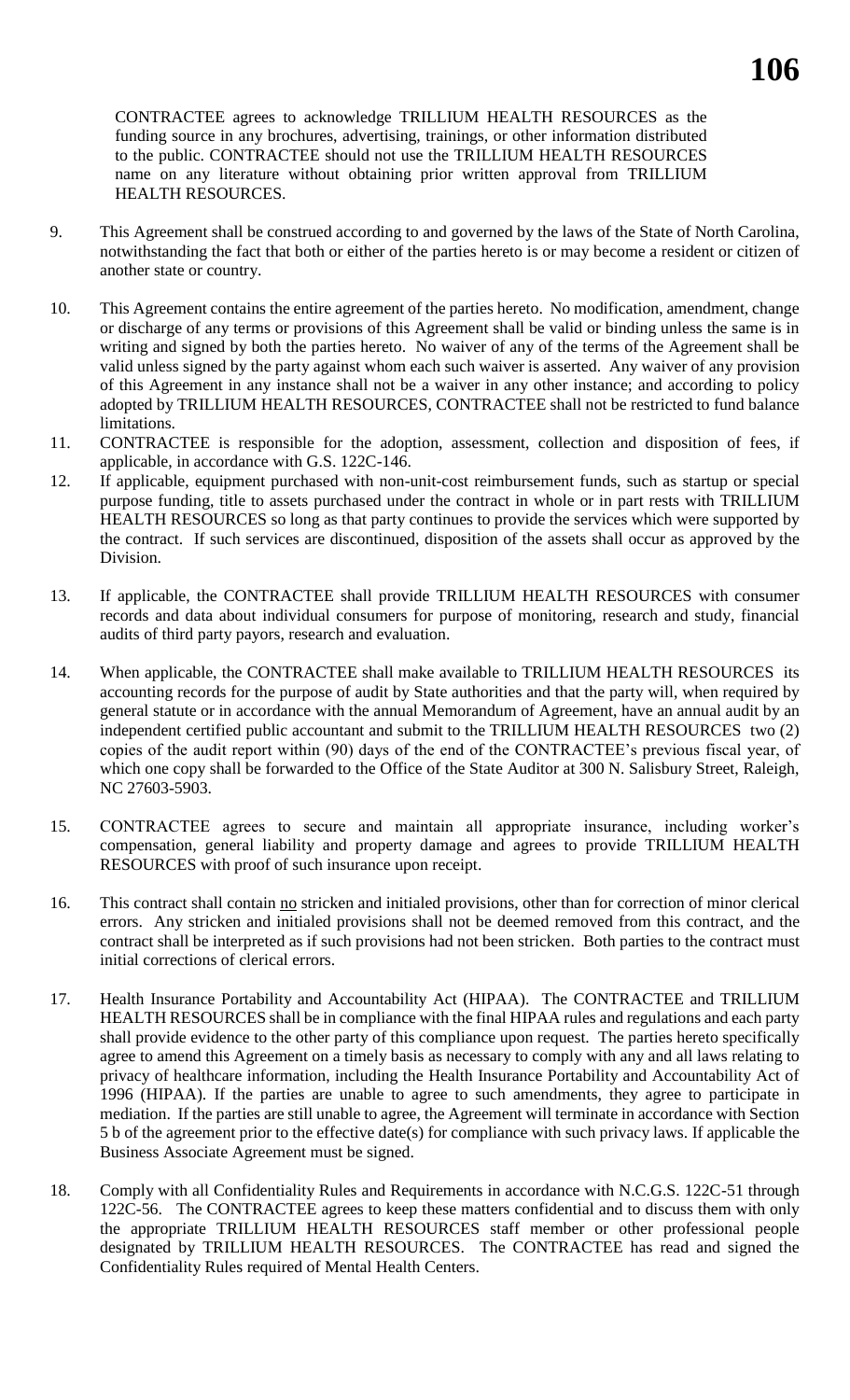*This instrument has been pre-audited in the manner required by the Local Budget and Fiscal Control Act, General Statute, 159.*

#### **SIGNATURES FOR TRILLIUM HEALTH RESOURCES**

#### **SIGNATURES FOR CONTRACTEE**

| <b>Trillium CEO</b> | <b>County Manager</b> |
|---------------------|-----------------------|
|                     |                       |
| <b>Date</b>         | <b>Date</b>           |
|                     |                       |
| <b>Trillium CFO</b> |                       |

**Date**

#### **MOTION:**

Commissioner Smith made a motion to approve the agreement, seconded by Commissioner Byrd. The motion unanimously passed.

#### **Agenda Item #8: EMPLOYEE SPOTLIGHT – PAULETTE VARNAM:**

County Manager Eddie Madden spotlighted Columbus County Attorney's Office Paralegal, Ms. Paulette Varnam.

#### **County Manager Eddie Madden**, stated the following:

-It's my honor and pleasure to recognize Ms. Paulette Varnam as this evening's Employee Spotlight recipient. -Paulette and her husband are here.

-Paulette has worked in the County Staff Attorney's Office, specifically assigned to the Department of Social Services as a paralegal since 2006.

-Ms. Amanda Prince nominated Ms. Varnam.

-She stated Paulette has faced much adversity this year with changes in the court system.

-She's adjusted and worked diligently to comply with requests, often modifying orders multiple times to please the court.

-She went above and beyond to make sure orders were completed on time.

-She's very knowledgeable of laws and court procedures.

-Paulette's work ethic is outstanding and she is an integral part of our team.

-For these and many other reasons, we're honored to recognize Paulette Varnam as tonight's Employee Spotlight.

-As you all know, I've been here a little over a year, and I came to know Ms. Varnam when I took my position. -What I did not know was that I had known her family for some time.

-Her son was an Associate Pastor at my church and her daughter-in-law led our choir.

-She has a very talented family and it's been a pleasure to not only know them but to get to know Paulette.

-So, help me recognize Paulette Varnam as this evening's Employee Spotlight person.

#### **Agenda Item #9: PROCLAMATION – APPROVAL OF MOTORCYCLE SAFETY AWARENESS MONTH PROCLAMATION:**

Ms. Angela Norris requested Board Approval.

#### **MOTORCYCLE SAFETY AWARENESS MONTH PROCLAMATION**

**WHEREAS**, motorcycle riding is a popular form of recreation and transportation for thousands of citizens across North Carolina and the United States; **and**

**WHEREAS**, North Carolina has over one hundred, ninety-six thousand (196,000) registered motorcycles and over two hundred, sixty thousand (260,000) licensed drivers who have either a motorcycle endorsement or a motorcycle learner's permit; **and**

**WHEREAS**, it is important that the citizens of North Carolina be aware of motorcycles on our roadways and recognize the importance of motorcycle safety and sharing the roadways; **and**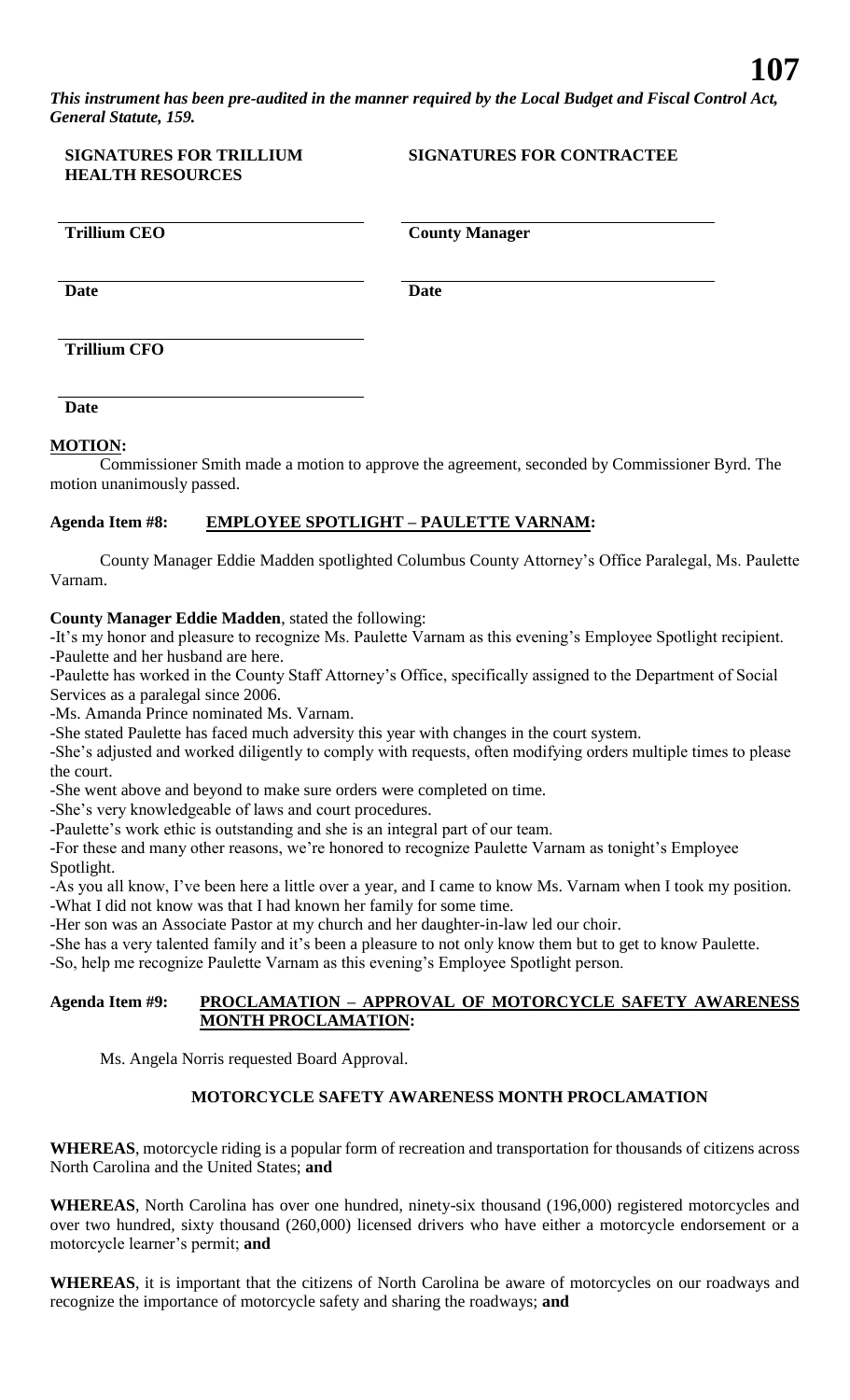**WHEREAS**, the safe operation of a motorcycle is enhanced through a combination of rider training, experience, good judgment, and a knowledge of traffic laws and licensing requirements; **and**

**WHEREAS**, several organizations, such as the Columbus County Concerned Bikers Association (CBA), along with the North Carolina Motorcycle Safety Education Program, other state and local motorcycle clubs and riding/social clubs are committed to increasing the safe operation of motorcycles by promoting rider-safety education programs and alert the motorists of Columbus County to "LOOK TWICE, SAVE A LIFE"; **and**

**WHEREAS**, Motorcycle Awareness Month is designed to increase public awareness about motorcycles and encourage safe and proper use among motorcycle riders.

**NOW, THEREFORE, BE IT RESOLVED,** we, the Columbus County Board of Commissioners, do hereby proclaim the month of May as Motorcycle Safety Awareness Month in Columbus County, and urge all citizens to commend its observance.

**ADOPTED this the 2nd day of May, 2022.**

#### **Columbus County Board of Commissioners**

**/s/ CHRIS SMITH /s/ GILES E. BYRD /s/ LAVERN COLEMAN /s/ BRENT WATTS /s/ CHARLES T. MCDOWELL /s/ EDWIN H. MADDEN, Jr., Manager /s/ LATOYA WILLIAMS, Deputy Clerk to the Board** 

**/s/ RICKY BULLARD, Chairman /s/ JEROME MCMILLIAN, Vice Chairman /s/ BOYD WORLEY, Board Attorney /s/AMANDA B. PRINCE, Staff Attorney/Clerk**

#### **MOTION:**

Commissioner Coleman made a motion to approve the proclamation, seconded by Commissioner McDowell. The motion unanimously passed.

#### **Agenda Item #10: PROCLAMATION – APPROVAL OF LOYALTY DAY PROCLAMATION:**

Ms. Angela Norris requested Board Approval.

#### **LOYALTY DAY PROCLAMATION**

**WHEREAS**, Loyalty Day was first observed in 1921 as Americanization Day to counterbalance the Communist May Day celebration of International Workers' Day during the First Red Scare; **and**

**WHEREAS**, on May 1, 1930, about 10,000 Veterans of Foreign War members staged a rally at New York's Union Square to promote patriotism; **and**

WHEREAS, through a resolution adopted in 1949, May 1<sup>st</sup> evolved into Loyalty Day with observances beginning on April 28<sup>th</sup> and climaxing on May 1<sup>st</sup>, 1950, with more than five million people across the nation holding rallies; **and**

**WHEREAS**, on July 18, 1958, Congress designated May 1<sup>st</sup> of each year as Loyalty Day (Public Law 85-529) to foster loyalty and love of country; **and**

**WHEREAS**, Loyalty Day is not defined as an adherence to any single leader, party or political platform, but rather a renewal of our conviction to the principles of liberty, equality, and justice under the law; **and**

**WHEREAS**, Loyalty Day is an opportunity for us to reaffirm our allegiance to the United States of America and pay tribute to the heritage of American Freedom, a chance for us to acknowledge our differences, yet understand that they pale in comparison to the strength of the bonds that hold together the most diverse nation on earth.

**NOW, THEREFORE, BE IT RESOLVED,** we, the Columbus County Board of Commissioners, proclaim May 1, 2022, as Loyalty Day in Columbus County and encourage all citizens to celebrate this occasion.

**APPROVED and ADOPTED this the 2nd day of May, 2022.**

#### **Columbus County Board of Commissioners**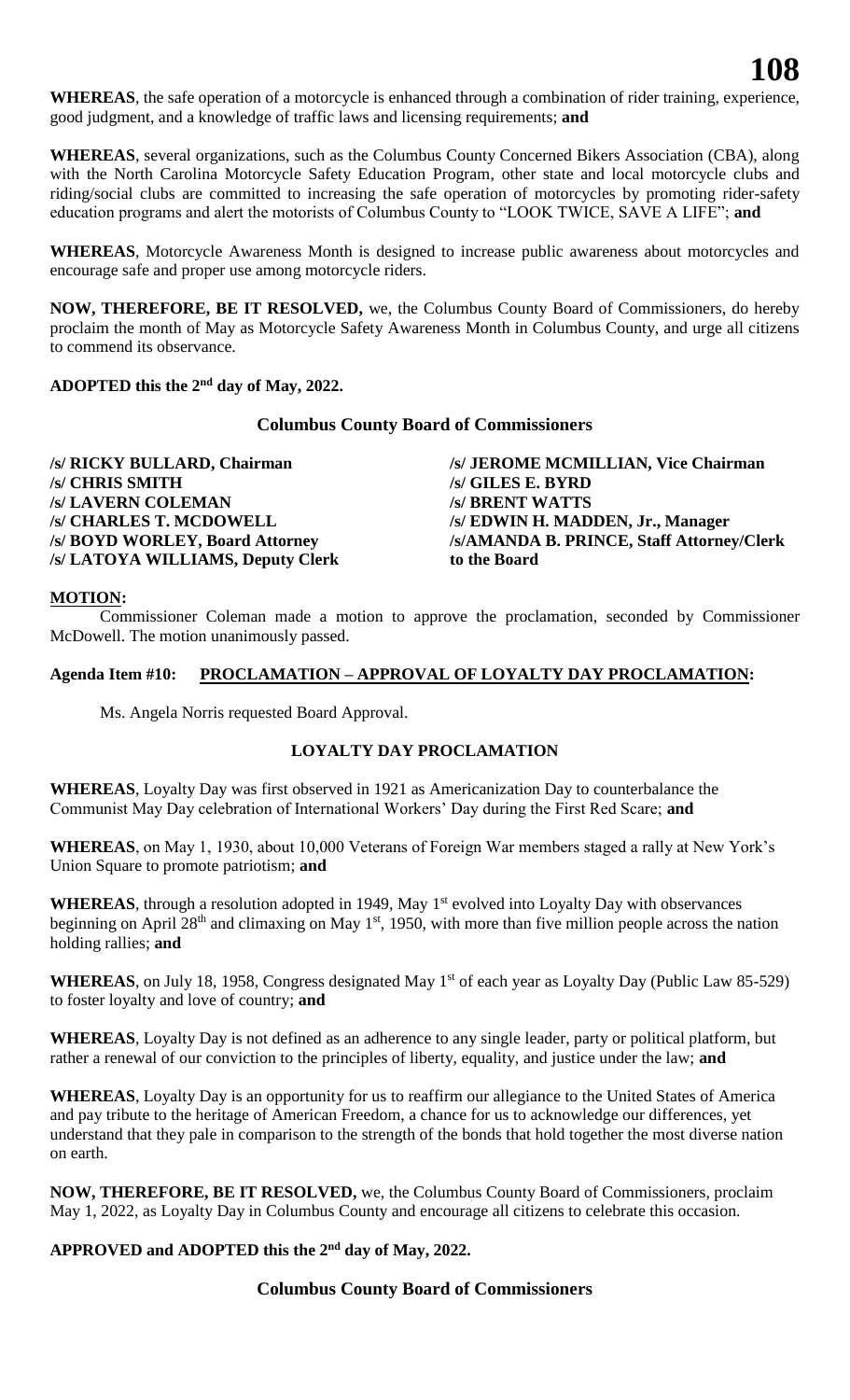**/s/ RICKY BULLARD, Chairman /s/ JEROME MCMILLIAN, Vice Chairman /s/ BOYD WORLEY, Board Attorney /s/AMANDA B. PRINCE, Staff Attorney/Clerk**

#### **MOTION:**

Vice Chairman McMillian made a motion to approve the proclamation, seconded by Commissioner McDowell. The motion unanimously passed.

#### **Agenda Item #11: PROCLAMATION– APPROVAL OF PROCLAMATION OF APPRECIATION FOR ADR FIRE-RESCUE, INC.:**

The Commissioners thanked ADR Fire-Rescue, Inc. for their efforts in the community.

#### **PROCLAMATION OF APPRECIATION FOR ACME-DELCO-RIEGELWOOD FIRE-RESCUE, INC.**

**WHEREAS,** throughout our history the American spirit has been distinguished by the ready willingness of neighbors to join together and help one another; **and**

**WHEREAS,** Columbus County is fortunate to have members of Acme-Delco-Riegelwood Fire-Rescue, Inc., who are eager to dedicate their time and energy to protecting us, our families, and the economic life of our communities from the threats of destructive fire, injury, or illness, even at times with great personal sacrifice; **and**

**WHEREAS,** ADR Fire-Rescue Inc., provides exemplary service, and their propensity to go above and beyond the call of duty to aid other communities in need represents a devotion to the public that deserves commendation; **and**

**WHEREAS,** ADR Fire-Rescue Inc., works diligently and tirelessly to meet rigorous standards and requirements including maintaining proper staffing levels, sufficient, properly maintained equipment, communications capabilities, drill records, strong firefighter training, and meeting attendance to achieve a lower fire rating; **and**

**WHEREAS,** a lower rating means the department is overall better equipped to respond to fires and could also significantly lower the homeowners' insurance rates in that service area.

**NOW, THEREFORE, BE IT RESOLVED,** we the Columbus County Board of Commissioners, proudly present this Proclamation of Appreciation to ADR Fire-Rescue Inc., for their excellent service, lifesaving efforts, and continued dedication to the citizens of Columbus County.

#### **APPROVED and ADOPTED this the 2nd day of May, 2022.**

#### **Columbus County Board of Commissioners**

**/s/ CHRIS SMITH /s/ GILES E. BYRD /s/ LAVERN COLEMAN /s/ BRENT WATTS /s/ CHARLES T. MCDOWELL /s/ EDWIN H. MADDEN, Jr., Manager /s/ LATOYA WILLIAMS, Deputy Clerk to the Board** 

**/s/ RICKY BULLARD, Chairman /s/ JEROME MCMILLIAN, Vice Chairman /s/ BOYD WORLEY, Board Attorney /s/AMANDA B. PRINCE, Staff Attorney/Clerk**

#### **MOTION:**

Commissioner Byrd made a motion to approve the proclamation, seconded by Commissioner Coleman. The motion unanimously passed.

#### **Agenda Item #12: PROCLAMATION – APPROVAL OF PROCLAMATION OF APPRECIATION FOR BUCKHEAD VOLUNTEER FIRE & RESCUE:**

The Commissioners thanked Buckhead Volunteer Fire & Rescue for their efforts in the community.

#### **PROCLAMATION OF APPRECIATION FOR BUCKHEAD VOLUNTEER FIRE & RESCUE**

**WHEREAS,** fire and rescue departments provide vital and essential assistance to the communities they service; **and**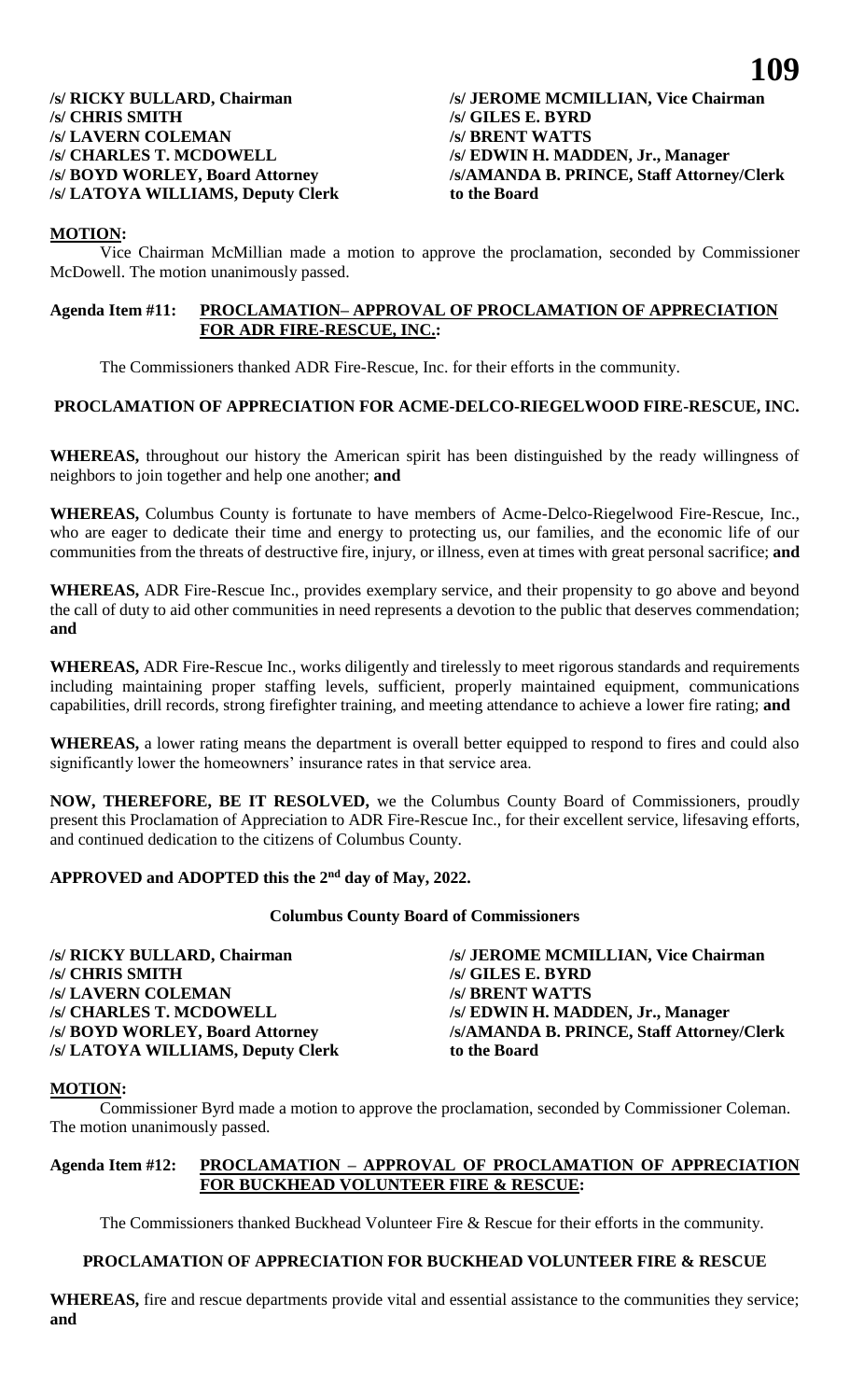**WHEREAS,** Columbus County is blessed with both career and volunteer fire and rescue departments that willingly devote time, energy, and resources to ensure emergency medical and fire coverage is available to all areas of the county, 24 hours a day, seven days a week; **and**

**WHEREAS,** Buckhead Volunteer Fire & Rescue members work diligently and tirelessly in their community to provide exemplary emergency medical and fire services daily, protecting the lives and property of citizens and visitors of Columbus County; and

**WHEREAS,** the dedicated volunteers at Buckhead Volunteer Fire & Rescue, have a propensity to go above and beyond the call of duty, engaging with their fellow citizens to strengthen the bonds of community in their service area; **and**

**WHEREAS,** it is appropriate to recognize this department for the value they add to our community.

**NOW, THEREFORE, BE IT RESOLVED,** we the Columbus County Board of Commissioners, proudly present this Proclamation of Appreciation to Buckhead Volunteer Fire & Rescue, for excellent service, lifesaving efforts, and continued devotion to the citizens of Columbus County.

#### **APPROVED and ADOPTED this the 2nd day of May, 2022.**

#### **Columbus County Board of Commissioners**

**/s/ CHRIS SMITH /s/ GILES E. BYRD /s/ LAVERN COLEMAN /s/ BRENT WATTS /s/ CHARLES T. MCDOWELL /s/ EDWIN H. MADDEN, Jr., Manager /s/ LATOYA WILLIAMS, Deputy Clerk to the Board** 

**/s/ RICKY BULLARD, Chairman /s/ JEROME MCMILLIAN, Vice Chairman /s/ BOYD WORLEY, Board Attorney /s/AMANDA B. PRINCE, Staff Attorney/Clerk**

#### **MOTION:**

Commissioner Byrd made a motion to approve the proclamation, seconded by Commissioner Coleman. The motion unanimously passed.

#### **Agenda Item #13: ECONOMIC DEVELOPMENT – APPROVAL OF CAPITAL PROJECT ORDINANCE:**

Dr. Gary Lanier, Director, requested Board Approval for a Brownsfield EPA Grant in the amount of \$600,000 as a capital project pursuant to G.S. 159-13.2.

### **COLUMBUS COUNTY, NORTH CAROLINA Ordinance amending appropriations to the Capital Project Fund for the Fiscal Year beginning July 1, 2021**

BE IT ORDAINED by the Board of Commissioners of Columbus County, North Carolina as follows:

**Section 1:** The following amounts are hereby made to the **Brownsfield EPA Grant 2021-2024 Capital Project** pursuant to G.S. 159 -13.2 for the fiscal year beginning July 1, 2021.

|                                     |                                 | Original<br><b>Budget</b> |
|-------------------------------------|---------------------------------|---------------------------|
| <b>Project Appropriations</b>       |                                 |                           |
| 15-4411-519001                      | <b>Contracted Services</b>      | \$593,000                 |
| 15-4411-526000                      | <b>Office Supplies</b>          | 1,000                     |
| 15-4411-531100                      | Travel                          | 6,000                     |
| <b>Total Appropriations</b>         |                                 |                           |
| Source of Revenue<br>15-3447-333050 | Brownsfield EPA Grant 2021-2024 | \$600,000                 |
| <b>Total Revenue</b>                |                                 |                           |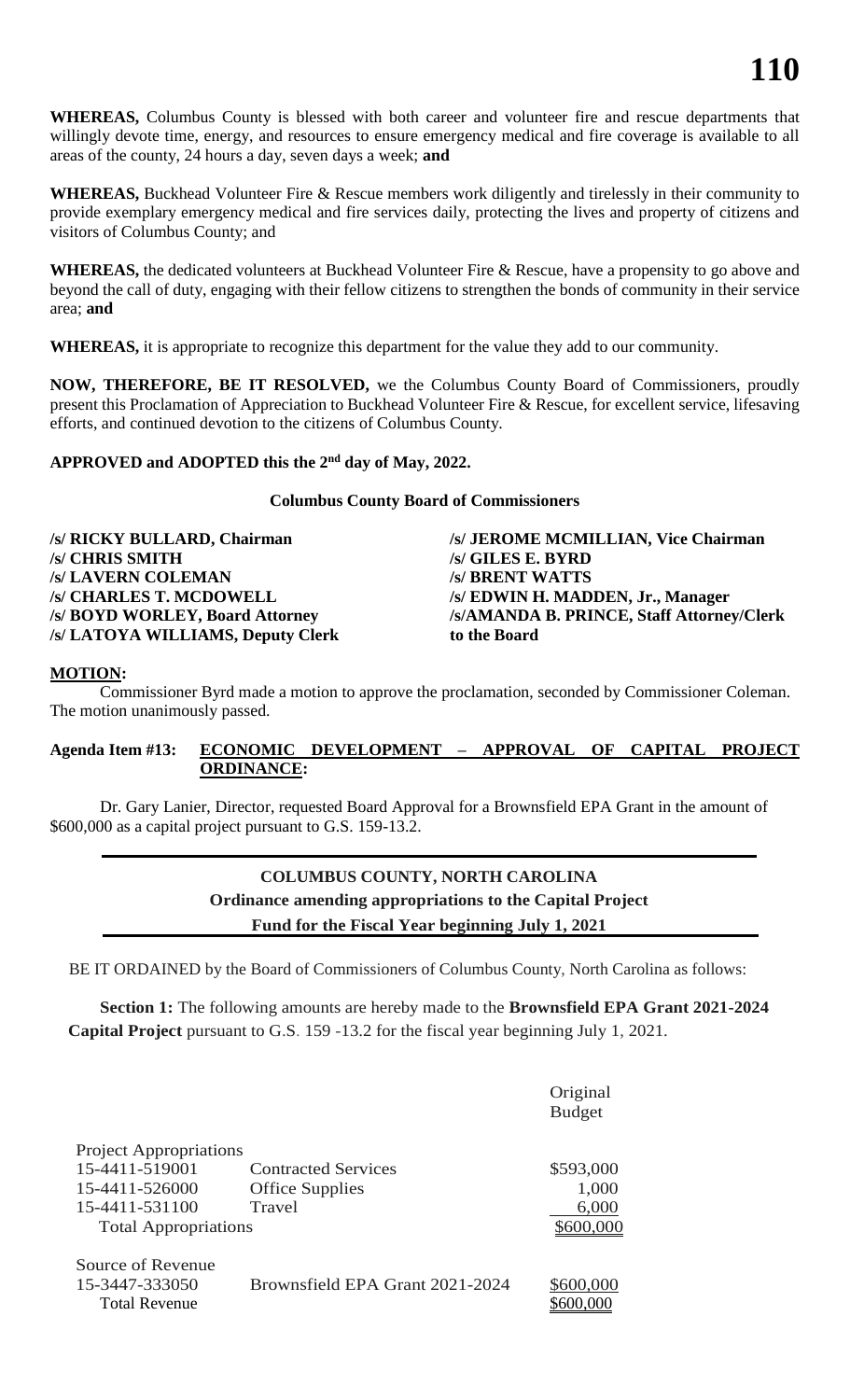**Section 2:** The project undertaken pursuant to this ordinance is in accordance with the Recommended Budget.

**Section 3:** The Finance Director is hereby directed to maintain within the Capital Project Fund sufficient specific detailed accounting records to satisfy all applicable regulations. The terms of any financing agreement also shall be met.

**Section 4:** The County desires to expend its own funds for the purpose of paying certain costs of various projects, for which expenditures the County reasonably expects to reimburse itself from the proceeds of debt to be incurred by the County.

 **Section 5:** All expenditures relating to obtaining any bond referendum and or installment purchase will be reimbursed from bond proceeds and installment purchase proceeds in accordance with the requirements of the United States Treasury Regulations Section 1.150 -2.

Section 6: This declaration of official intent is made pursuant to Section 1.150-2 of the Treasury Regulations to expressly declare the official intent of the County to reimburse itself from the proceeds of debt to be hereinafter incurred by the County for certain expenditures paid by the County on or after the date which is sixty (60) days prior to the date hereof.

**Section 7:** The County intends to seek Federal, State, and/or other grant funding to reduce the amount of loan proceeds. The adoption of this ordinance authorizes the County Manager and/or his representative to apply for and accept such funding if awarded.

**Section 8:** This project ordinance shall be entered in the minutes of the Board of Commissioners of Columbus County. Within five days hereof, copies of this ordinance shall be filed with the finance office in Columbus County, and with the Clerk to the Board of Commissioners of Columbus County.

Capital Project amendment shall become effective on May 2, 2022.

ADOPTED, this 2nd day of May, 2022

Ricky Bullard, Chairman Columbus County Board of Commissioners

\_\_\_\_\_\_\_\_\_\_\_\_\_\_\_\_\_\_\_\_\_\_\_\_\_\_\_\_\_

\_\_\_\_\_\_\_\_\_\_\_\_\_\_\_\_\_\_\_\_\_\_\_\_\_\_\_\_\_\_ Amanda Prince, Clerk to the Board

#### **MOTION:**

Commissioner Coleman made a motion to approve the capital project ordinance, seconded by Commissioner Smith. The motion unanimously passed.

#### **Agenda Item #14: APPOINTMENTS/RE-APPOINTMENTS/REPLACEMENTS:**

**Legend: EB**  $=$  **Entire Board Listed Zone # = Individual Commissioner**

| <b>Zone I:</b>   | <b>Jerome McMillian</b> | <b>Zone V:</b>   | <b>Brent Watts</b>         |
|------------------|-------------------------|------------------|----------------------------|
| <b>Zone II:</b>  | <b>Chris Smith</b>      | <b>Zone VI:</b>  | <b>Ricky Bullard</b>       |
| <b>Zone III:</b> | Giles E. Byrd           | <b>Zone VII:</b> | <b>Charles T. McDowell</b> |
| <b>Zone IV:</b>  | <b>Lavern Coleman</b>   |                  |                            |

| <b>COMMITTEE</b>      | ZONE/<br>EB | PERSON(S)     | EXP.<br><b>DATE</b> | <b>BOARD</b><br><b>ACTION</b> |
|-----------------------|-------------|---------------|---------------------|-------------------------------|
| <b>Animal Control</b> |             | Johnny Worley | 05/21/2022          | <b>Kelly Miller</b>           |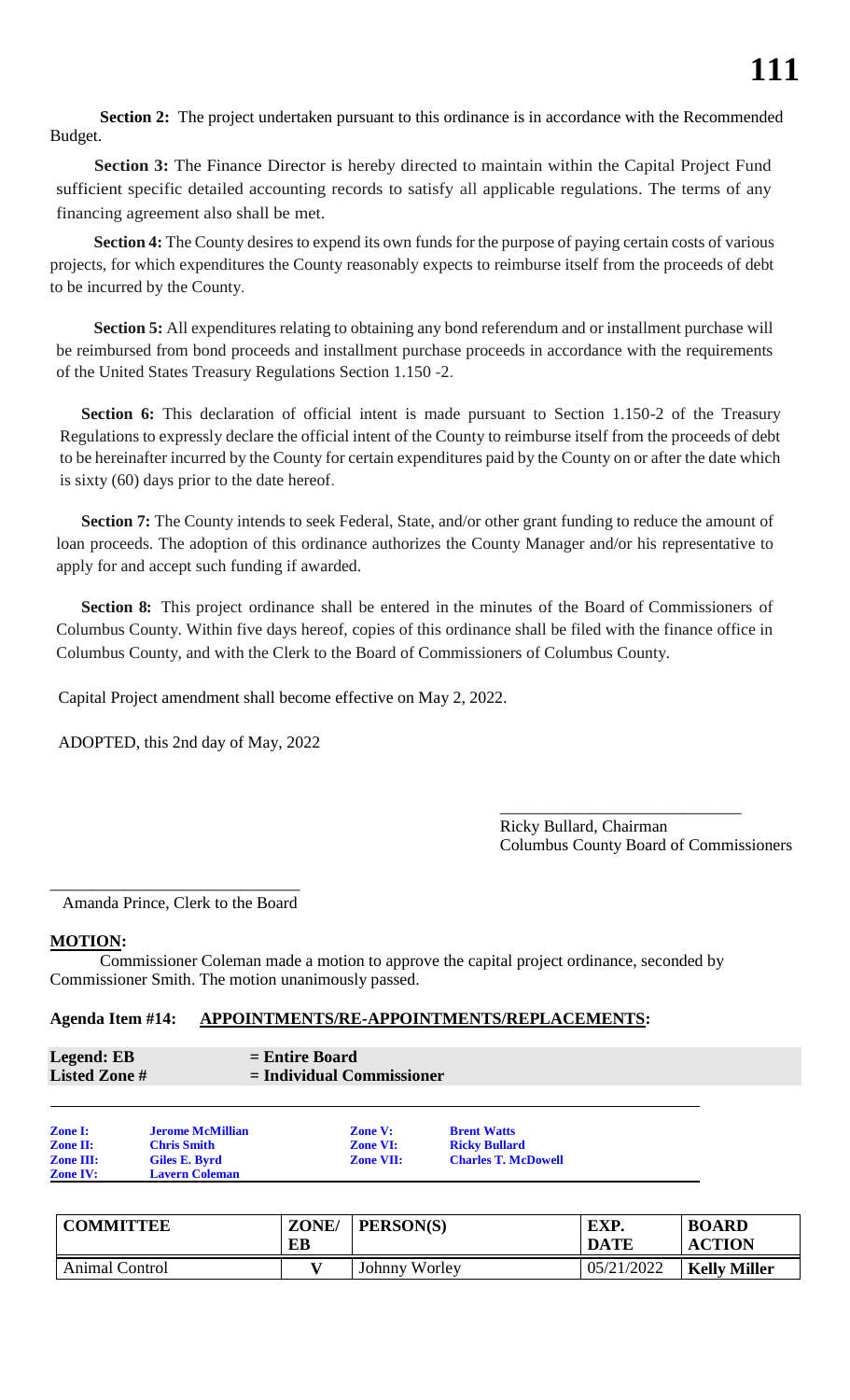#### **RECESS REGULAR SESSION and enter into COLUMBUS COUNTY WATER and SEWER DISTRICTS I, II, III, IV and V BOARD MEETING**

At 7:04 P.M., Commissioner McDowell made a motion to recess Regular Session and enter into a **combination meeting** of Columbus County Water and Sewer Districts I, II, III, IV, and V Board Meeting, seconded by Vice Chairman McMillian. The motion unanimously passed.

#### **Agenda Item #15: COLUMBUS COUNTY WATER AND SEWER DISTRICTS I, II, III, IV AND V – APPROVAL OF MINUTES:**

A. April 18, 2022

#### **MOTION:**

Commissioner Smith made a motion to approve the minutes, seconded by Vice Chairman McMillian. The motion unanimously passed.

#### **ADJOURN COMBINATION MEETING of COLUMBUS COUNTY WATER and SEWER DISTRICTS I, II, III, IV and V BOARD MEETING:**

At 7:05 P.M., Commissioner McDowell made a motion to adjourn the combination meeting of Columbus County Water and Sewer Districts I, II, III, IV and V Board Meeting, seconded by Vice Chairman McMillian. The motion unanimously passed.

#### **Agenda Item #16: COMMENTS:**

Chairman Bullard opened the floor for comments. The following spoke:

#### **A. Board of Commissioners:**

1. **Commissioner Coleman** stated the following:

**-**I appreciate all you folks coming this evening.

**-**And again, to the fire and rescue squads, Mr. Edwards I've known you a long time.

**-**When I volunteered at the rescue squad, years back, you were there with me and Mr. Ralph McNair and Mr. Jack West, I think his name was, and I remember those days.

**-**It's a dedicated and hard thing to do, to get up at 3 o'clock in the morning and get out and go protect somebody else or help somebody else.

**-**My hat goes off to you all.

**-**If there's anything I can do, civilian or whatever, if you'll get up with me, I promise you I'll help you in every way I can.

**-**I appreciate Mr. Madden and I appreciate the county staff for what they did today in recognizing Mr. Madden.

**-**I appreciate the citizens of Columbus County for all you do.

**-**Continue to pray for us and help us.

#### 2. **Commissioner McDowell** stated the following:

-I would like to kind of piggy back on what Ms. Norris said.

-Many years ago, there on 905, we had a motorcycle accident, not because of a resident mowing the grass and throwing in the roadway.

-At that time, state contractor mowers would throw big clumps out into the roadway, and we had a guy to hit one and run in the ditch, but luckily he wasn't seriously injured.

-That is a big concern.

-I wonder if there's not something we can do to address it, maybe as a recommendation to the state.

-When those contractors do mow, it makes a mess on the side of the road, and if it's wet, it is a dangerous situation.

-So, I'm just throwing that out there, something for us all to consider, to see if there is something we can do, as a suggestion to the state, to prevent that type of thing from happening.

-Maybe I could suggest that we write a letter to our representative, asking that state contractors who mow on the side of the road do a better job of not throwing those clumps on the road.

-I mean there's better wording I'm sure, but it is a huge issue all over the state.

-So, if we could do something to make more people aware of that, I think it would be the right thing to do.

**County Manager Eddie Madden** stated the following:

-We can draft a letter for your review and have the Board sign off on it before sending it to DOT.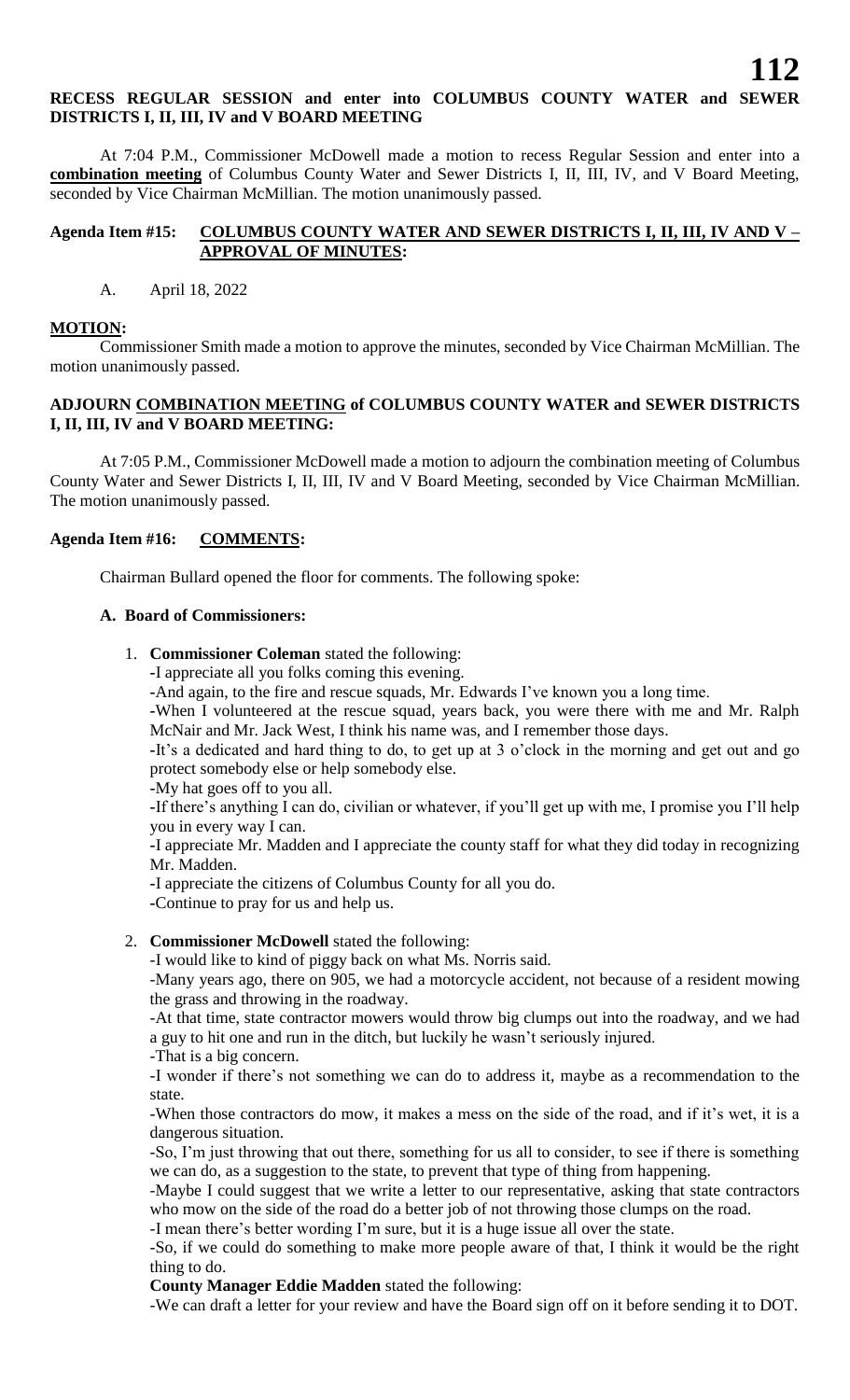#### **Commissioner McDowell** stated the following

-Also, I'd like to mirror what Commissioner Coleman said about all the volunteers.

-I remember frying a lot of chicken back in the day, down in Nakina, so I understand the time that goes into it.

-And, Mr. Madden, as I said earlier with my opening and closing remarks, thank you for being here.

#### 3. **Commissioner Smith** stated the following:

-I have a couple of things.

-I've had some constituents to ask if we can put a four-way stop sign at Bill Hooks Rd and Peacock Rd.

-They dropped it to a 45 MPH zone because there's a sharp curve there but they still just fly down the road.

-So, if we can contact the state and see if it's feasible.

-Another thing, I had a lady to contact me this evening to say they took some shrubbery to a convenience center in North Whiteville, and they were turned away because they were pulling the trailer with a pickup truck.

-And I'm sure Mr. Andy is doing what he was told, but she said they went home, put the trailer hitch on an SUV, pulled the trailer back and were allowed to dump it, which makes no sense to me.

-They would love to get that rule changed if possible, because there's no difference in pulling a trailer with a truck or car or SUV in my opinion.

**County Manager Eddie Madden** stated the following:

-Yes sir, we'll look into that for you.

#### 4. **Commissioner Watts** stated the following:

**-**I do want to say what Commissioner Smith said, I've had some more complaints on the trash sites on what you can and cannot do.

-I would like to tell all the mothers, Happy Mother's Day, because without mothers none of us would be here.

-And, like I said earlier, thank you for what you're doing Mr. Madden, sorry I got here a little late, but I appreciate all you're doing and the way the county is going.

-Thanks to all the county employees because it takes everybody to make it go, so thanks for what everybody does.

5. **Commissioner Byrd** stated the following:

**-**Mr. Madden, I have no qualms whatsoever on the job you've done.

**-**But let's hope we can get \$58 or \$68 million dollars give to us next year.

**-**We can make a whole lot more showing.

**-**But, you know in the past, we had to worry about where that money was going to come from to do this and to do that, but this year it's been a lot of government programs.

**-**They're giving away more money than you can throw away.

**-**But that won't be next year though, you'll buckle down to the taxes.

-Also, to the Board, I think we might like to consider, drafting a letter to send to the legislation, to Representative Jones, or whoever, about these housing developments that were started after 1975, like the lady who was here at the last meeting talking about the road.

-They passed a bill in 1975 that eliminated taking a road over until it was up to state standards.

-Well, I happened to go look at this road Jerome, the lady I think was in your district, and it's a very nice road, but those folks cannot afford to put the gravel and all on there.

-The width is fine, but I don't think the base is fine.

-There's doublewides all the way down through there and that's just one area in the county and I've got them in my district and every one of us has them.

-A bill that was put in place in 1975, I believe is outdated now.

-I think it's time they revisit that and let's see if we can't make some improvements because those folks are citizens of the county and they're paying taxes just like anyone else.

-In 1975, and no changes have been made, I think it needs to be looked at.

-Mr. Edwards, I really appreciate you coming with all the knowledge that you bring to the Board, because there's not very many elders out there.

-And I remember when Hallsboro started they built the first water tank in Mike Dillon's garage.

-He was a logger and he had everything, and JA Young and a bunch of them built the first fire truck with a tank on it.

-So the fire departments and the rescue squads have come a long way, doing the things they've done, on their own.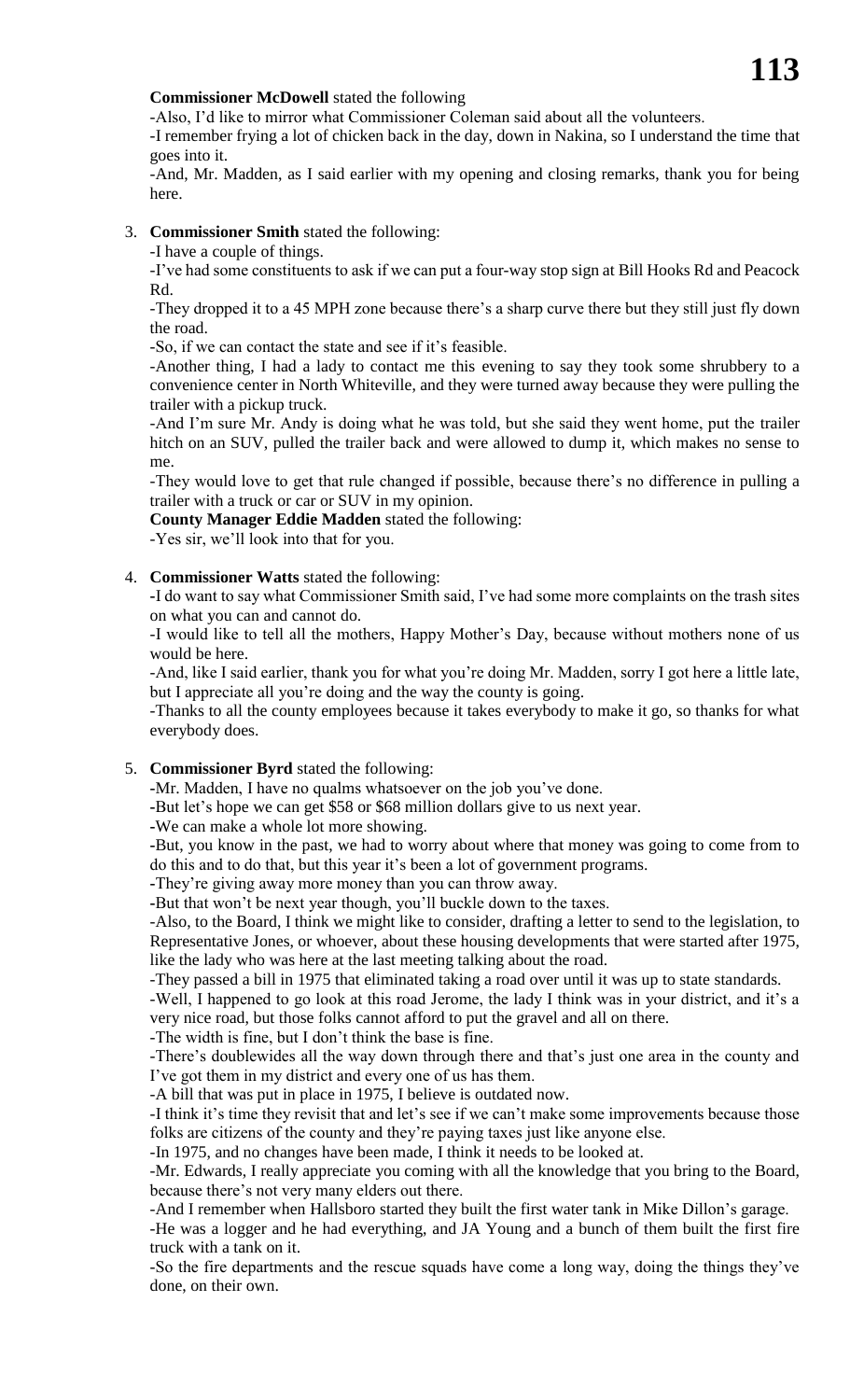-I don't feel like they need a whole lot of people meddling with them now because they will survive.

-They'll cook chicken, catfish or do whatever they have to do.

#### 6. **Vice Chairman McMillian** stated the following:

**-**I'd like to thank all of the ones in attendance tonight.

**-**Again, I'd like to wish all the mother's Happy Mother's Day.

**-**Like Commissioner Watts said, without the mothers we wouldn't be here.

**-**I'd like to thank Mr. Madden again for allowing us to pick you to come to Columbus County, because you've turned this county around and we appreciate you.

**-**We appreciate all our staff, it just seems like everything gelled together and just came together and finally for once, people are working together in this county.

**-**I appreciate you and I hope you're around for 20 or so more years.

**-**I've always pushed water and sewer in this county and I appreciate what we've been able to do.

**-**I appreciate Representative Jones and the rest of the legislation for the money we received and the way I see it, the federal government has plenty of money we just have to figure out a way to work with them to get it here.

**-**And I don't think this will be the last year that we get it.

**-**Even though I'm a District I Commissioner, I get people from all over, especially in the Farmers Union area about water.

**-**I tell them, they have to go through the same way that I did, filling out petitions and going from there.

**-**In my opinion, it doesn't matter what district you serve, we still vote for everything that happens in the county, we're county commissioners, so instead of pointing the fingers, I feel like we should all work together and work for the people that we were put in office to serve.

#### 7. **Chairman Bullard** stated the following:

-I'd like to say I appreciate the ladies that put a little extra work into that reception.

-I sure enjoyed it.

-They had it looking very nice and they did an excellent job and I'd like to say thank you.

-I hope you all have a Happy Mother's Day.

-A mom is a special person, created by God, and no one can take the place of Mom, so be sure to let them know that they're special.

-I know we probably won't get \$58 million dollars again this year or next year but we did get it. -And if this Board hadn't asked for it, we wouldn't have gotten it this year.

-Previous Boards wouldn't ask for it because of not liking who was up there and that's a shame.

-This Board asked for it and I thank you for asking for this money, it shows the type of leaders that you are to move forward.

-So, let's work together and continue to be united and I appreciate the job you're doing Mr. Madden.

#### B. **County Manager Eddie Madden** stated the following:

**-**I have a few things.

**-**Just as the Chairman expressed, I want to say thank you to everyone for the reception that was held this afternoon.

**-**Time has flown by and it's been a great year and a pleasure to be in this role, serving this Board and working alongside the staff that you all have.

**-**They are phenomenal people, phenomenal people.

**-**The reception was great, the food was very nice, and you can tell everyone goes to great effort to do an exceptional job.

**-**And that was demonstrated again this evening.

**-**Thank you so much for this, it was very nice.

-A couple of reminders, the first is for the Special Called Meeting on May 12<sup>th</sup> at 5:00 P.M for the fiscal year 2022–2023 Budget presentation.

**-**At that meeting, the proposed budget will be made available to the Board, to the Press, and most importantly to the Public.

**-**The staff will post the budget document and budget message to the county website on that same day, May  $12^{\text{th}}$ .

**-**It will be submitted the following day, after your review, on the 13th to the Local Government Commission in compliance with their requirements for monitoring, which you all are aware of.

-Between the 13<sup>th</sup> of May and the 6<sup>th</sup> of June when your Public Hearing is held; we are making ourselves available to each of you for any questions you may have regarding the budget.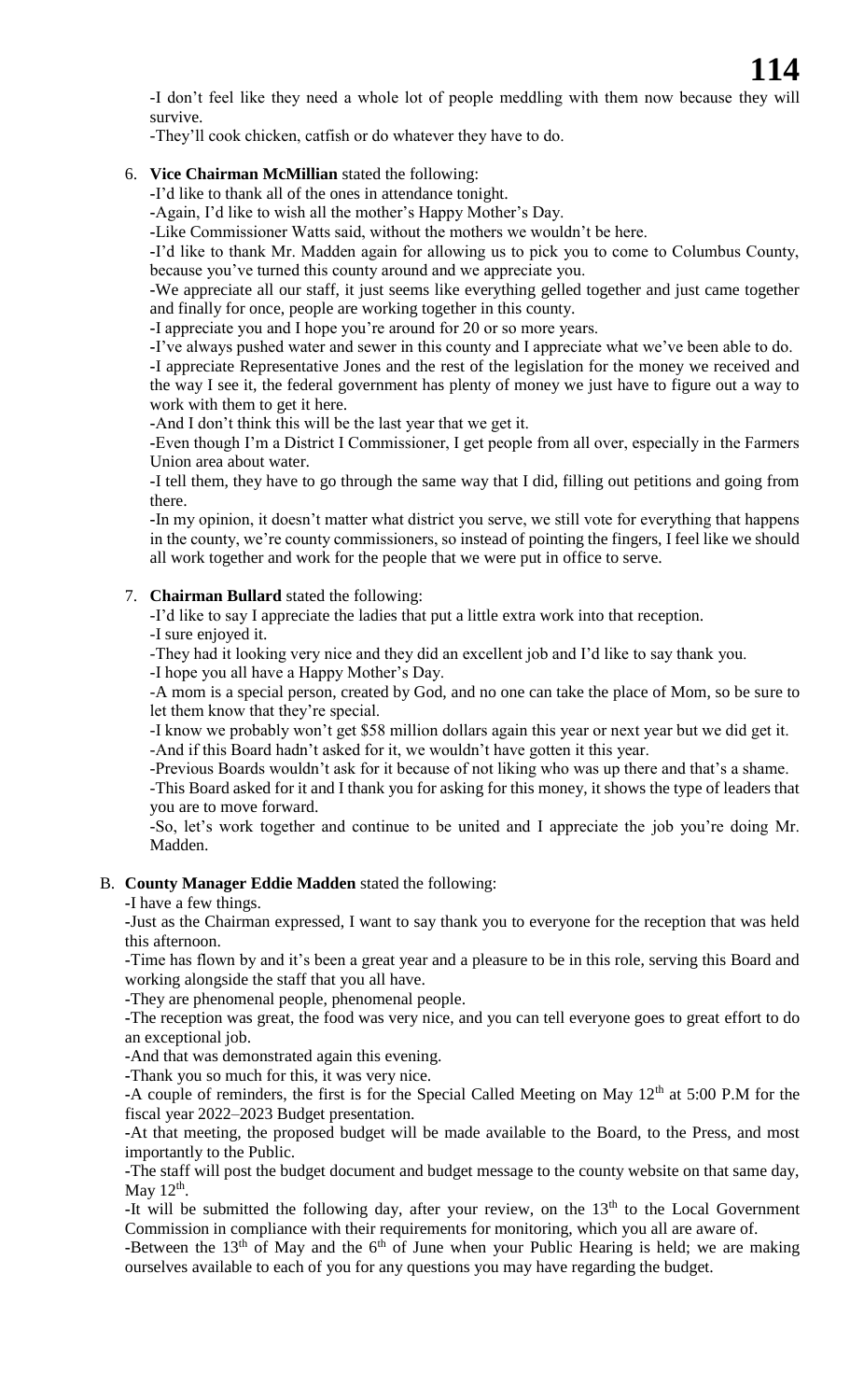**-**If you want to sit down with us, one on one, we're happy to talk with you individually about it or happy to schedule meetings with the Board to provide an overview or explanation of each of the budget items in detail, if necessary.

-These are not required by statute, but you know how I operate.

-We want to be fully transparent about what we do from day to day, especially the budget document. -It is a \$70-million-dollar instrument and it requires your approval, and when you give that approval I want you to be able to say with confidence that you're spending the money wisely.

-In addition to that, we want you to be familiar with it, so the Local Government Commission will know that you are up to speed on the budget and know where the money is being spent.

-That will demonstrate to them that the Board has had a significant role in the Budget process.

-So, from May  $12<sup>th</sup>$  when the Budget is presented to you officially, until June  $6<sup>th</sup>$ , we're available anytime you want to come in to us to discuss the budget.

-On June 6<sup>th</sup>, the required Public Hearing will take place.

-It will be at the beginning of your meeting.

-Again, we will provide an overview to you all and to the Public about that budget document, and provide more explanation if necessary.

-Throughout the month of June, if the Board should decide, you can host Budget Workshops so that we can answer any questions the Board may have and so you can be thoroughly familiar with the Budget document before it is adopted.

-The only date you really need to be aware of and conscious of is June  $30<sup>th</sup>$ .

-The budget document, by law, has to be adopted by June  $30<sup>th</sup>$ .

-We hope that you will approve the budget before June  $30<sup>th</sup>$ .

-The next thing I have for you is the EMS Citizen Survey and Chief West is here, he can provide more insight on this than I can, but I will tell you that beginning tomorrow morning a citizen survey will be posted to our website.

-I have reviewed that survey, it only takes about a minute, two at most to complete, but it is a highly valuable document, that will be used by our consultants to develop a strategic plan that will be rolled out to this Board in the June to July timeframe.

-I want to especially thank Dennis Williams, Cindy Ehlers and Julie Strickland for the \$500,000 grant this Board approved this evening for the inclusive playground that will be built in the next year.

-This is a great addition to our park system and will provide full access to children regardless of ability. -Finally, Dr. English and the Community College folks have reached out to us.

-As you know, they are starting an automotive program this fall and the first day of class is August  $15<sup>th</sup>$ .

-They have run in to a bit of a snag with the metal building that was to house this new department and then of course the construction that would need to take place after that.

-It's obvious that the building will not be done by August 15<sup>th</sup>.

-Stuart Carroll mentioned to me that we have a building out at the north campus, we refer to it as Building C, it was the old wash bay for BB&T bank.

-It has 3 bay doors and it is in need of update, electrical and whatnot.

-The college has offered, and if this Board is okay with it by consensus we will obviously put it on a later meeting agenda, to upfit the building with new paint, insulation, interior paneling, install a compressor, as well as a lift that needs to be repaired, that's already in the building, to use on a temporary basis, until their new facility can be opened.

-That depends on the construction schedule, that may take several months, we're anticipating they may need this building for the academic year at most, but we want to make the Board aware of that.

-In addition, the brick house that's next door to it, we're not using it right now, and they have expressed interest in using it as an office space for their instructor and maybe some classroom instruction that would take place there as well.

-They would assume the cost of upkeep of those buildings, the electrical bill and any insurance that would be associated with it.

-So, it's a win-win for us and them.

-We get an upgraded building and they're able to start their class off on time on August 15<sup>th</sup>.

-The reason I bring that up tonight, without an approval, is because this just came together today, literally, the lease has not been drawn up, but we really would like your consensus this evening, so that they can move forward with some work, and then we would have the lease agreement on the agenda for your next meeting.

-Does that sound okay to everyone?

-So, buildings B &C, the bay storage building, as well as the brick building next door.

**Commissioner Byrd** stated the following:

-That might be something after they get their new building that the county could utilize to wash their own vehicles.

**County Manager Eddie Madden** stated the following:

-Yes sir, we've talked about that a little bit.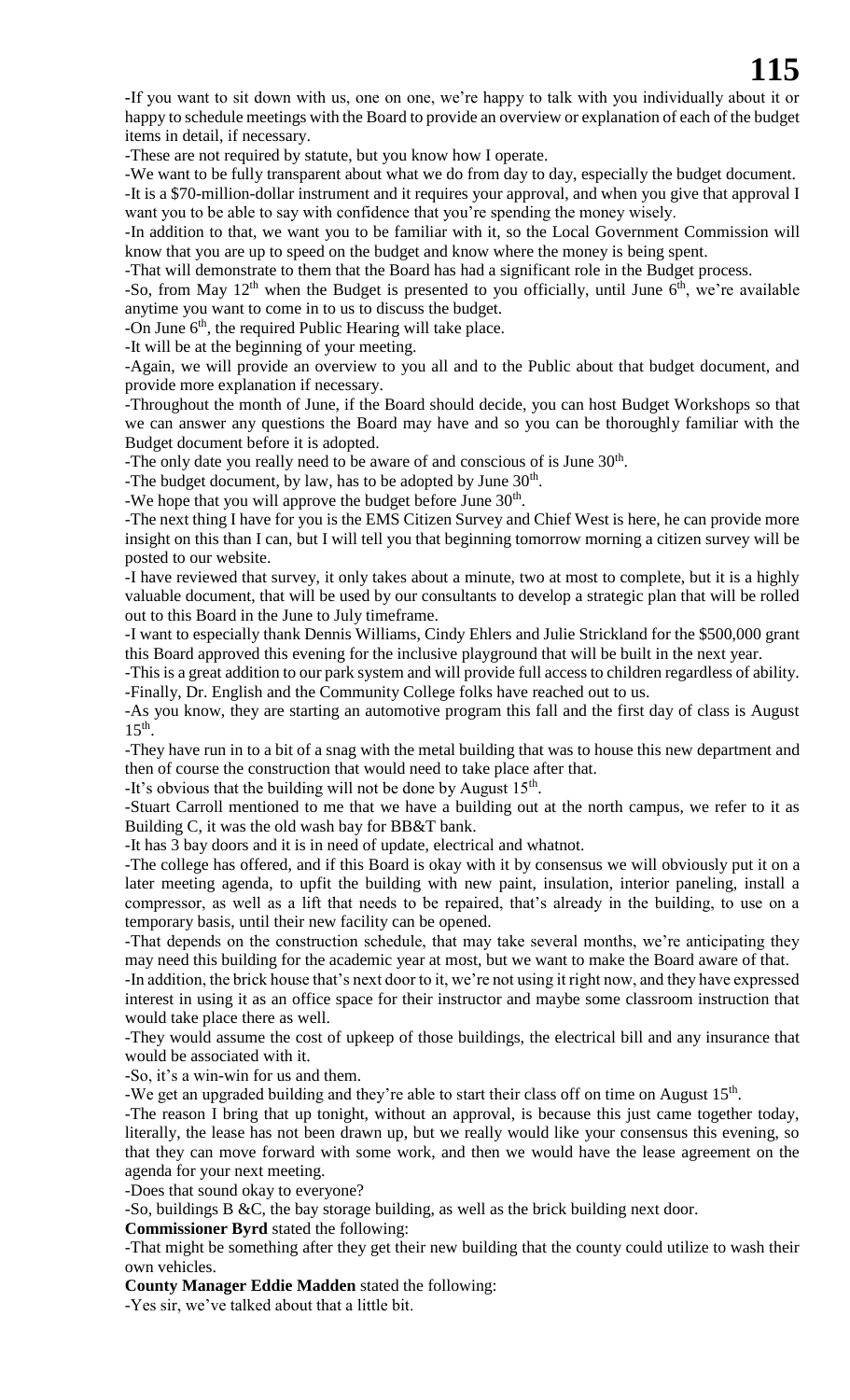### **116**

-Mr. West, you want to talk about that for a second?

**Assistant County Manager Nick West** stated the following:

-With our ongoing fleet management program we discussed possibly utilizing it for maintaining and washing our county vehicles and basic fluid checks and tire service would be a great opportunity for that building.

**Commissioner Byrd** stated the following:

**-**And, I understand the college is going to start teaching a special welding class out there now.

**Commissioner Smith** stated the following:

-They're also going to be doing heavy equipment.

**County Manager Eddie Madden** stated the following:

-Yes sir, and I believe the truck driver training pad, an application has been made for that for some grant funding, so a lot of good things happening in the county and out at the college.

-I just wanted to bring those things to your attention.

-Thank you, thank you, thank you for the reception this evening, it was very humbling and I'm grateful. After a brief discussion, Commissioner Byrd requested Mr. Edwards be allowed additional time to speak and the Chairman allowed five minutes.

#### **Mr. Alton C. Edwards** stated the following:

**-**We got to the place where we had to build a truck to go outside the sanitary district because it was creating a lot of problems.

**-**We had a brand new fire truck but we couldn't go beyond the confines of that district.

-So we built our own truck.

-Now 62 years later I want you to understand that ADR has got a tremendous amount of equipment. -And I want you to be aware of that in case we have a major disaster.

-We established the first rated rural fire department in Columbus County.

-There were hundreds in the state of North Carolina.

-That gives you an idea of what prior Commissioners didn't do.

-They didn't do their job and I think you all are doing a great job so far and I'll pray for you every night.

-You know, God gave you brains, and everybody calls me the super chief because I've got a gift of seeing what happened.

-When Brother Jacobs got up and stood before you, he came to our department and I was on the Board of Directors, and you could challenge each member coming in.

-I asked Brother Jacobs, "Why do you want to come to ADR?"

-He said, "So I can learn how you all operate and go back and form an outfit in Buckhead".

-And that's why he was here today and he's a very close friend of mine.

-We built the first quick-out truck in Columbus County, which was just a little fire truck, trimmed down that you could work car fires with.

-You would set it up at a house fire and then run your big pumpers in there to supply water.

-I recently saw that little truck, hooked to a wrecker and going to the junkyard.

-It was a '72 C10 Chevrolet with a 327 little 4 barrel, but it worked good and we built it right there inhouse.

-We also had to cook every four months to feed 2,200 people.

-And guess how much the plates were?

-One dollar, and we made money at that.

-Then we built a brush truck out of a military truck and put it in service.

-Then we had the first ladder truck in Columbus County.

-Then we established the first trainee program where we would take in members 16-18 and groom them to come in on their  $18<sup>th</sup>$  birthday, and that kept them out of trouble.

-We had the only local disaster drill in Columbus County that I have any records of.

-One thing that we learned is that you can't take all of your potential patients to one hospital.

-You can't take 22 people to one hospital.

-We learned, you have to split that up between Whiteville, Elizabethtown and New Hanover.

-That was such a learning experience that we set up a 3 county disaster drill and it was even more enhancing.

-At this point in time and it's something many people don't know, we have a field hospital in downtown Riegelwood, stored in 40-foot container.

-It's heated and cooled by a Perkins diesel engine and if its 100 degrees outside, we can drop it to 28 in that hospital.

-It will treat 16 walking wounded and 8 trauma cases.

-It's just like the thing you see on MASH where they have the big tents and all with the Red Cross on it and that incidentally was a gift and it has to be set up with a crane.

-The people that gave it to us said they would fly a man in and bring the boom truck if we ever needed it.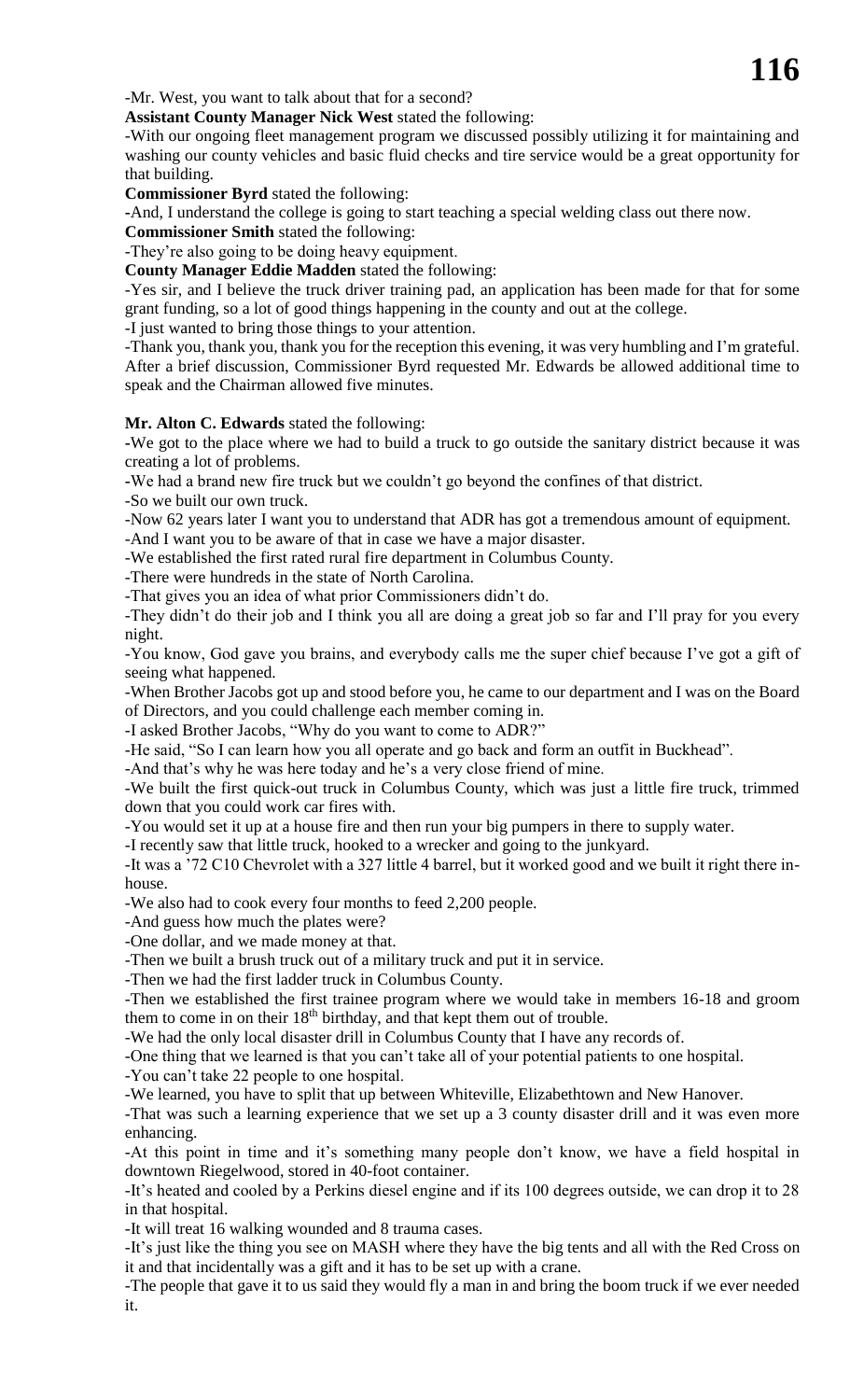-The last hurricane/flood we kept it in service for about 3 weeks.

-We have a rescue team, consisting of 6 highly trained men that graduated from an instructor who worked the Oklahoma City Bombing.

-He taught us things that he learned from that experience.

-We have 12 men in a water rescue team.

-One thing that I'm very proud of is having a lot of good members.

-I came out in Korean conflict as a combat medic and that was a plus in working massive trauma.

-We helped other departments that were trying to start or had major issues in their ongoing fire service.

-One of those was Leland Rescue, Buckhead, who I already mentioned, Bolton, and Bolton is doing very good.

-I went down and helped them 5 years ago and last Sunday after church I was invited down to tour their building and my pacemaker almost shorted out with what I saw that crowd had done.

-If you ever get the opportunity, please go there, and I'm not taking away from any of the others.

-We helped Kelly, Shallotte Rescue Squad, Clarkton Rescue Squad and Harold's Store.

-Sometime back I was invited to speak at a Sampson County Ambulance meeting and due to health issues I was not able to stand up that long and I invited Chief Camlin to go and there were some heavy weights at that meeting, I mean Raleigh, Durham and other places.

-From the time that little fellow started talking every eye in that room was honed in on him.

-He was talking equipment and procedures, that none of those big city fire departments knew anything about.

-He is a blessing to this county.

-Sometimes when he talks back to me when I try to lead him in the right direction, I pull a picture out of my pickup truck, where I was reaching down and getting him with one hand from vacation bible school and putting him on the fire truck and that sort of calms him down.

-He's a very nice fellow, very intelligent.

-We have 22 pieces of rolling equipment at 3 fire houses and on the drawing board for the fourth.

-It's not that we wanted to do that, it's a matter of staying ahead of the game and that's what I plead with you here tonight, you have to look ahead to the future.

-A man told me one time at an arson school, that anything a man could think, somebody could make it happen.

-So, here's Dick Tracy in the funny papers, the man he's chasing gets on a rocket and goes to the moon, and up comes NASA and says well if he did it, then we can do it, and you see what happened. -We put a man on the moon.

-It's just that simple.

-Out of 1280 fire departments that protect a municipality operated by volunteers, we are rated in the top 6.

-I like to refer back to the members because that's what keeps the place going.

-You've got to make it interesting and you've got to make it rewarding and it's just like a marriage, you have to communicate.

-We just completed a water shuttle.

-That's where you have to drop a tape, start hauling your tankers in and dumping water and pumping it out to the fire.

-We flowed 938 gallons a minute using a method 3 for an hour and 27 minutes.

-We have a pump that will pump about 3,000 gallons, it's a portable military pump, like an irrigation pump, and we put that to the water source and it will pump all the water you can put to it.

-We started off with a class 9, about as low as you can go.

-And nobody unless you've been in the fire service knows how hard it is and demanding to drop just one rate and now we're rated 4, which is extremely good.

-It's very hard when you hear a fire department getting a rating of any kind.

-It consists of inspections, hose tests, ladder tests, air packs, nozzles, everything has to be inspected and has to be workable.

-And a lot of times you have to do a pump test on request.

-The reason we have to have all of this is because of the following: we're in a very dangerous area in Acme-Delco/Riegelwood/Ransom Township; 92% of all of the petroleum coming out of Wilmington comes ADR's way; there is a lot of ammunition by rail and truck that comes through this area and in particular our area.

-Even though we're not at war, having trained a lot at Sunny Point in my younger days, they have to go to these foreign countries and get the old ammunition and carry it to a certain point and that means they have to refurbish the old one.

-So, there's constantly ammunition going every way.

-We had one instance where we had 750lb bombs on pallets, and you know a van box truck gets its support from the root.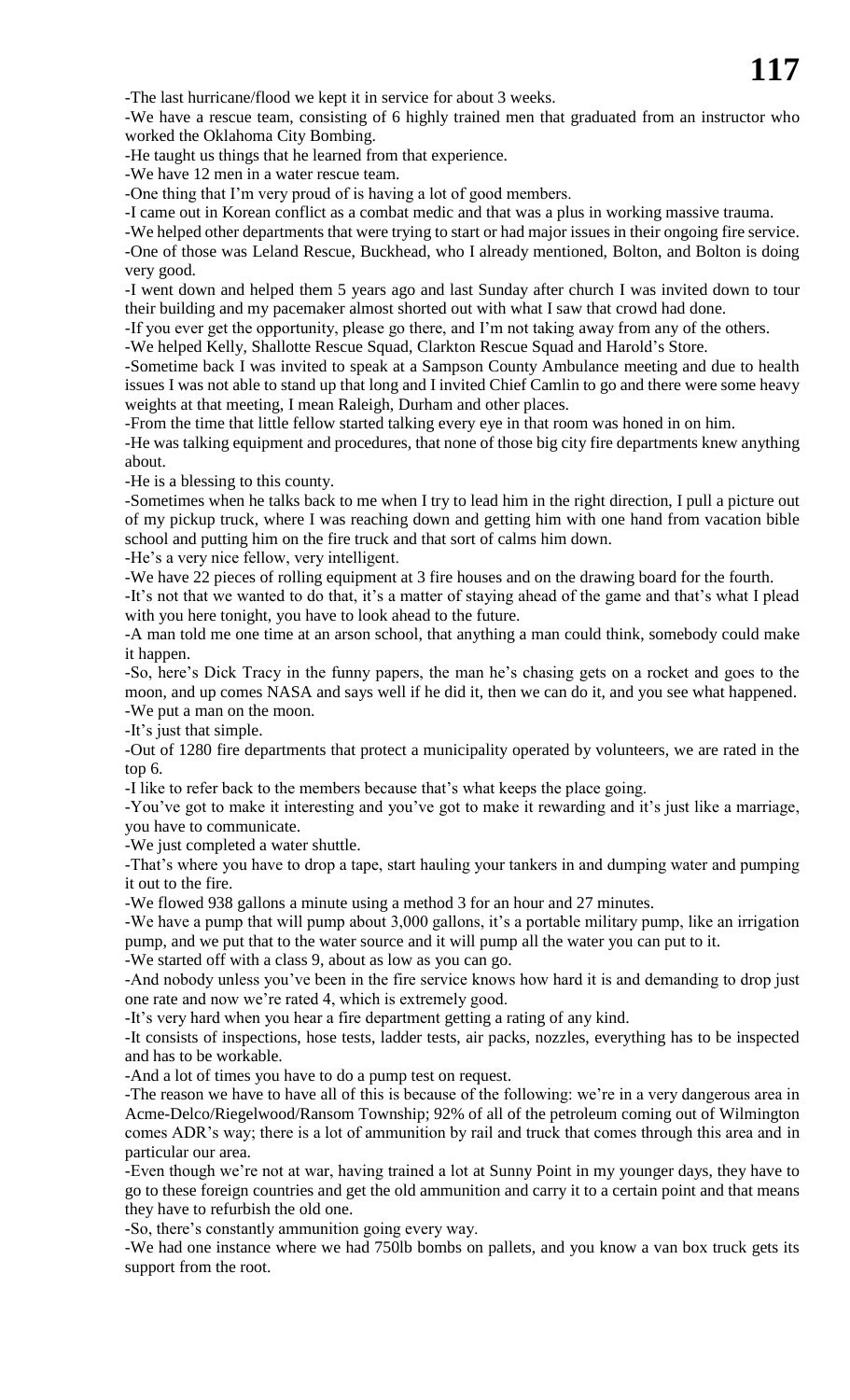-Well, he got lost and hit a sign post in Lumberton and tore a hole in the top of that van and hitting that rough concrete, two lane road at that time, from Bolton, right there at the trash dump, the bottom of that trailer collapsed.

-And here were the pallets of bombs all over everywhere.

-So you never know, even though it might have 1 placard on it, it could be something else.

-We run 80 calls a month, it's unbelievable what happens, it like the Bermuda triangle.

-We're right in the trough where we catch everything coming out of Wilmington.

-This is a monthly survey of Hwy 87; three hundred thirty thousand vehicles pass through Riegelwood on 87.

-Six hundred thousand on 74/76 and eight thousand every thirty days going in and out of that mill that's coming off these other arteries of traffic.

-They have anything from pure sulfuric acid to methanol.

-There's 32 tankers that belong to TWT out of Kinston that come right by my house every day hauling 8,000 gallons of methanol.

-One gallon of vaporized methanol is equal to 8 sticks of dynamite.

-Can you imagine what a rear-end collision would do?

-Imagine one going under the traffic light in Riegelwood and someone coming out of Riegelwood and breaks the internal valve off of that trailer that runs on that hot motor and it runs in the sewage.

-That's the way you have to think in EMS and that's the frame of mind you all need to get in to get this thing geared up and ensure that the fire departments and rescue squads are capable to handle the most unimaginable things.

-In closing, our future plans are to build our own training ground behind Station 2 in the Livingston Chapel area.

-We've already got three 40 foot containers to adapt into confine space training and we've already got a water pot out there for water.

-We've got a propane tank and a gasoline tank.

-It's so hard now for active fire departments to make any changes due to the amount of calls, inspections and training.

-We might have to hire it out.

-I'd like to thank you for letting me recycle on talking.

-I have a really good feeling about you Board of Commissioners.

-I was born in walking distance, over there at W. Williamson St, last house on the right with the two big old oak trees in 1934.

-I also want to add that this is my 64<sup>th</sup> wedding anniversary, and a lot of people don't live that long.

#### **Agenda Item #22: ADJOURNMENT:**

At 7:42 P.M., Vice Chairman McMillian made a motion to adjourn, seconded by Commissioner Smith. The motion unanimously passed. These minutes were recorded and typed by LaToya Williams.

**\_\_\_\_\_\_\_\_\_\_\_\_\_\_\_\_\_\_\_\_\_\_\_\_\_\_\_\_\_\_\_\_ \_\_\_\_\_\_\_\_\_\_\_\_\_\_\_\_\_\_\_\_\_\_\_\_\_\_\_ LATOYA WILLIAMS, Deputy Clerk RICKY BULLARD, Chairman**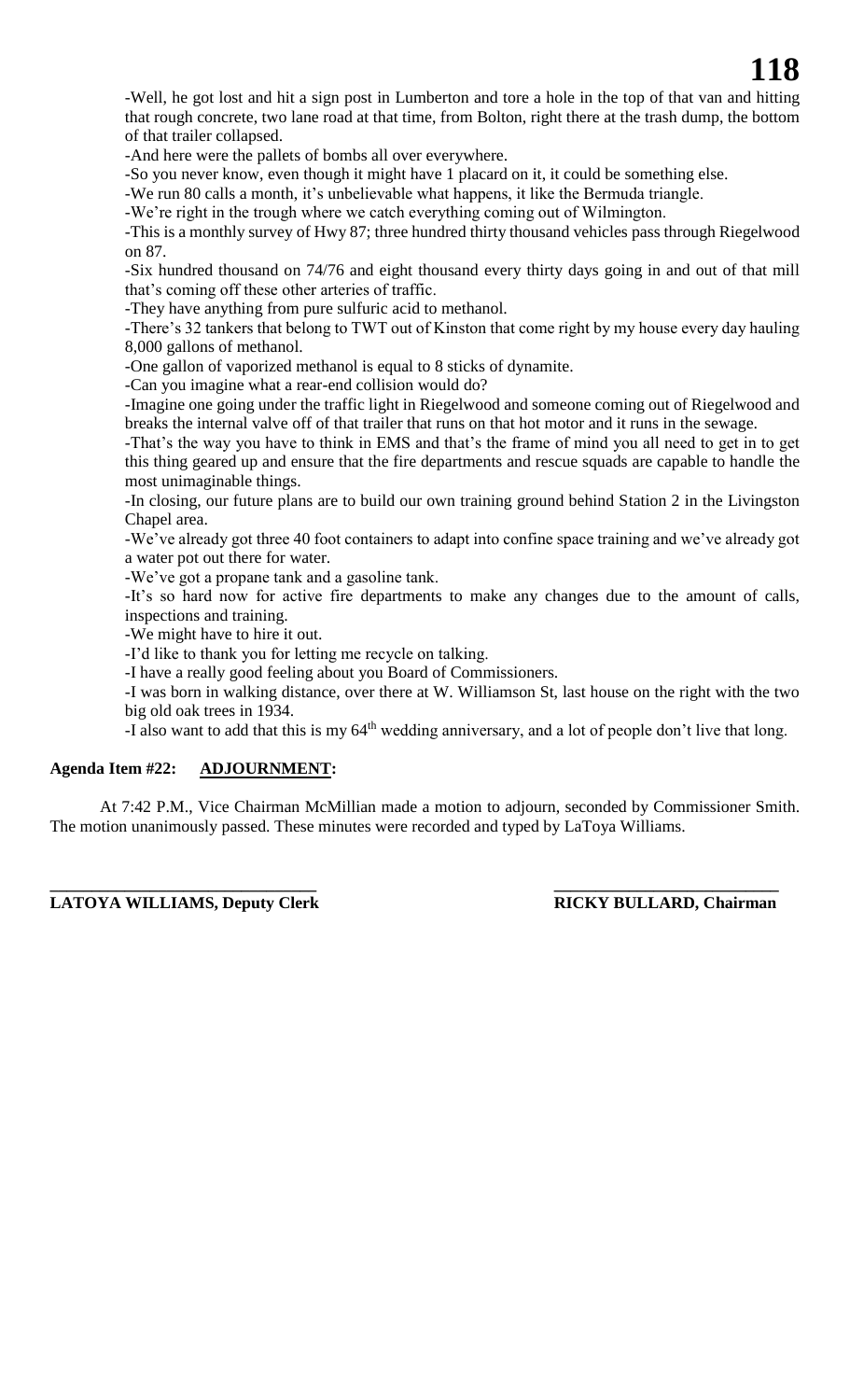# **INTENTIONALLY**

### **LEFT**

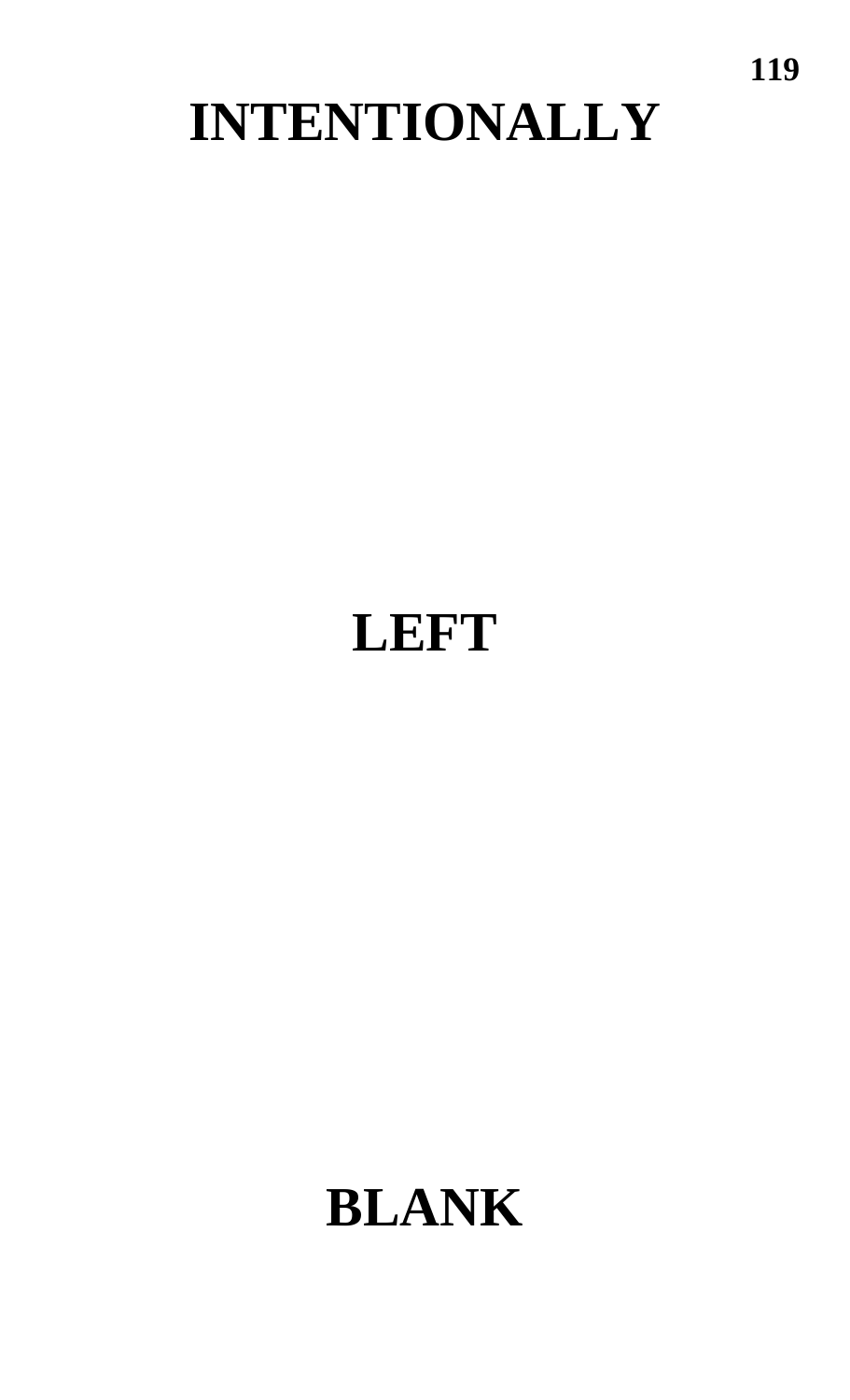#### **COLUMBUS COUNTY BOARD OF COMMISSIONERS Monday, May 2, 2022 6:00 P.M.**

The Honorable Columbus County Commissioners met on the above stated date and time at 127 West Webster Street, Whiteville, North Carolina 28472, for the purpose of conducting a Closed Session Special Called Meeting.

#### **COMMISSIONERS PRESENT: APPOINTEES PRESENT:**

Chris Smith Jay Leatherman, **Finance Director** Giles E. Byrd **Boyd Worley**, **Board Attorney** Lavern Coleman Brent Watts Charles T. McDowell

Ricky Bullard, **Chairman** Eddie Madden, Jr., **County Manager** Jerome McMillian, Vice Chairman Amanda B. Prince, Staff Attorney/Clerk to Board

#### **ENTER into CLOSED SESSION SPECIAL CALLED MEETING IN ACCORDANCE with N.C.G.S. § 143-318.11(A)(3) ATTORNEY-CLIENT PRIVILEGE and (5)(i) REAL ESTATE ACQUISITION:**

#### **Agenda Items #1: MEETING CALLED to ORDER:**

At 6:00 P.M. Chairman Ricky Bullard called the Monday, May 2, 2022 Columbus County Board of Commissioners Special Called Meeting to order.

At 6:00 P.M., Commissioner Byrd made a motion enter into Closed Session Special Called Meeting in accordance with N.C.G.S. § 143-318.11(A)(3) Attorney-Client Privilege and (5)(i) Real Estate Acquisition, seconded by Commissioner Smith. The motion unanimously passed.

#### **Agenda Item #2: CLOSED SESSION in ACCORDANCE with N.C.G.S. § 143-318.11(A)(3) ATTORNEY-CLIENT PRIVILEGE and (5)(i) REAL ESTATE ACQUISITION:**

No official action was taken.

#### **RECESS CLOSED SESSION:**

At 6:20 P.M., Commissioner Smith made a motion to recess Closed Session, seconded by Vice Chairman McMillian. The motion unanimously passed.

#### **READING and APPROVAL of CLOSED SESSION GENERAL ACCOUNT:**

Chairman Bullard requested Boyd Worley, Board Attorney, to orally read the Closed Session General Account. Mr. Worley orally stated the following: "In Closed Session the Board of Commissioners discussed pending litigation, potential litigation and real estate acquisition with Board Attorney Boyd Worley. No action was taken at any point by the Board during Closed Session."

#### **MOTION:**

Commissioner Byrd made a motion to accept the Closed Session General Account, seconded by Commissioner McDowell. The motion unanimously passed.

#### **ADJOURN SPECIAL CALLED MEETING:**

Commissioner Smith made a motion to adjourn the Special Called Meeting, seconded by Vice Chairman McMillian. The motion unanimously passed.

**\_\_\_\_\_\_\_\_\_\_\_\_\_\_\_\_\_\_\_\_\_\_\_\_\_\_\_\_\_\_\_\_ \_\_\_\_\_\_\_\_\_\_\_\_\_\_\_\_\_\_\_\_\_\_\_\_\_\_\_**

LATOYA WILLIAMS, Deputy Clerk RICKY BULLARD, Chairman